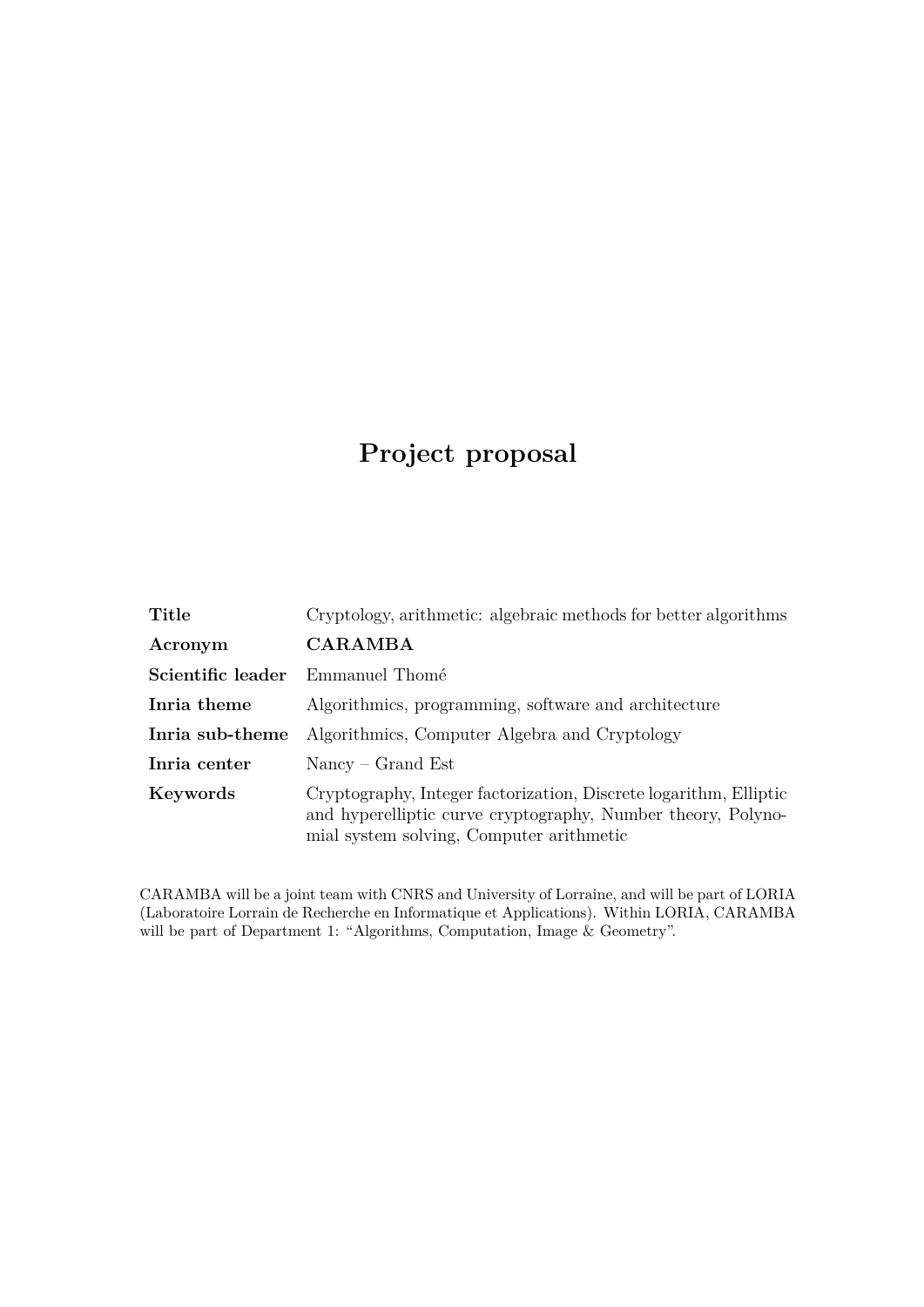# **Contents**

| 1                                          | Team members<br>3                                                                                                                                              |                                       |  |
|--------------------------------------------|----------------------------------------------------------------------------------------------------------------------------------------------------------------|---------------------------------------|--|
| $\boldsymbol{2}$                           | Overall objectives<br>3                                                                                                                                        |                                       |  |
| 3                                          | Scientific grounds                                                                                                                                             | 5                                     |  |
| 4                                          | The extended family of the Number Field Sieve<br>4.1<br>4.2                                                                                                    | $\overline{7}$<br>$\overline{7}$<br>9 |  |
| 5                                          | Algebraic Curves in Cryptology<br>$5.1\,$<br>5.2                                                                                                               | 10<br>10<br>11                        |  |
| 6                                          | Computer arithmetic<br>6.1<br>6.2                                                                                                                              | 12<br>12<br>13                        |  |
| 7                                          | Polynomial systems<br>7.1<br>7.2                                                                                                                               | 13<br>13<br>14                        |  |
| 8                                          | Technological and societal impact<br>Better awareness and avoidance of cryptanalytic threats $\hfill\ldots\ldots\ldots\ldots\ldots\ldots$<br>8.1<br>8.2<br>8.3 | 15<br>15<br>15<br>15                  |  |
| 9                                          | Software<br>9.1<br>9.2<br>9.3                                                                                                                                  | 16<br>16<br>17<br>17                  |  |
|                                            | 10 Positioning in the research community<br>10.2 Positioning with respect to other INRIA project-teams                                                         | 18<br>18<br>19<br><b>20</b>           |  |
|                                            | 11 National and International Collaborations                                                                                                                   | 20<br>20<br>$20\,$                    |  |
| 12 Team composition and organization<br>20 |                                                                                                                                                                |                                       |  |
|                                            | 13 Funding                                                                                                                                                     | 20                                    |  |
|                                            | 14 Selected publications from team members                                                                                                                     |                                       |  |
|                                            | 15 Short Vitae from Permanent Team Members                                                                                                                     |                                       |  |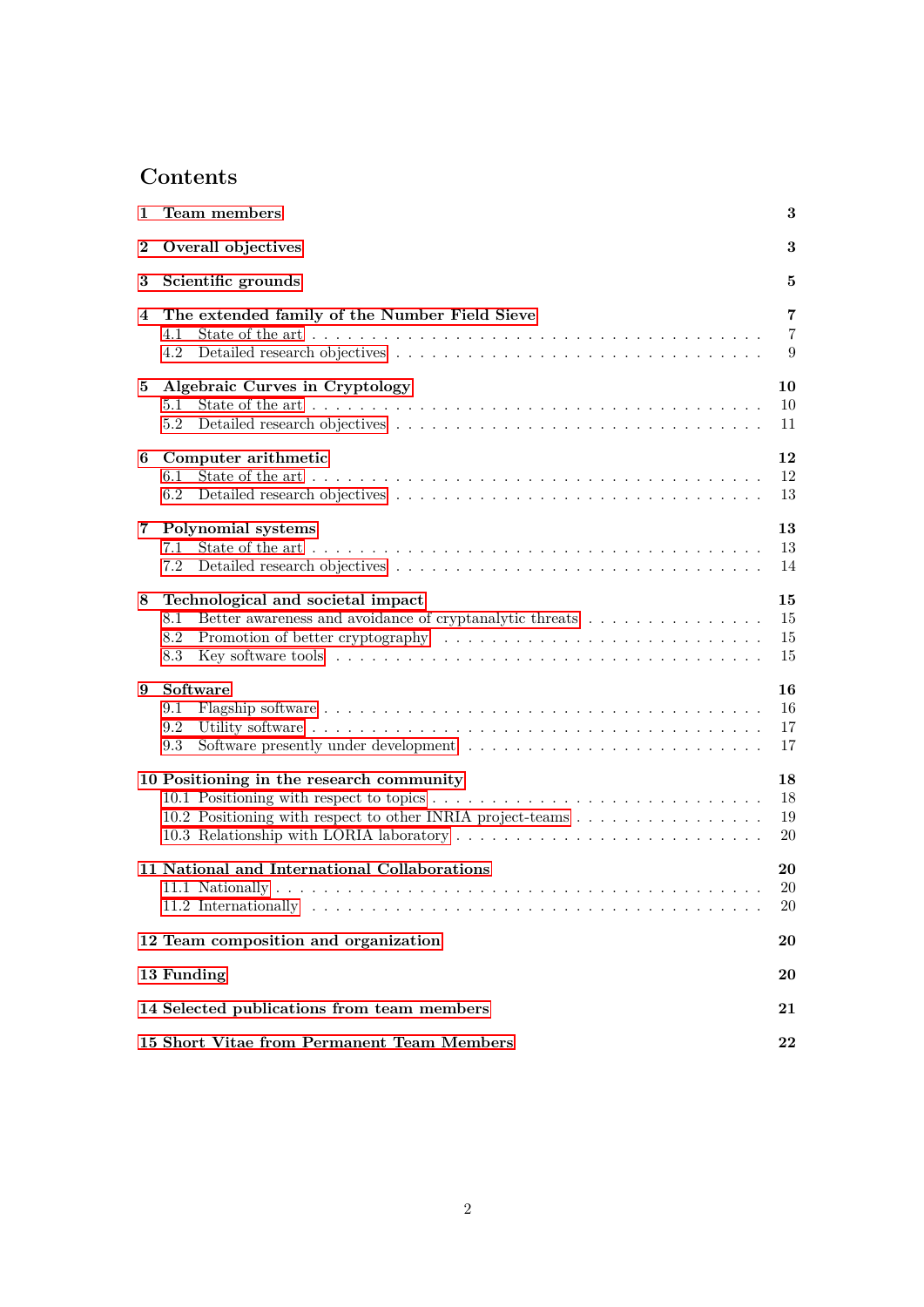# <span id="page-2-0"></span>**1 Team members**

- **Head of project-team**:
	- **–** Emmanuel Thomé (DR2 Inria).
- **Vice-head of project-team**:
	- **–** Pierrick Gaudry (DR2 CNRS).
- **Staff members**:
	- **–** Jérémie Detrey (CR1 Inria);
	- **–** Pierre-Jean Spaenlehauer (CR1 Inria);
	- **–** Paul Zimmermann (DR1 Inria).
- **Associate members**:
	- **–** Luc Sanselme (Lycée Henri Poincaré);
	- **–** Marion Videau (Univ. Lorraine, on secondment to Quarkslab since 01/2015).
- **Post-doctoral fellows and PhD students**:
	- **–** As of 2015/09/01, 2 post-doctoral fellows (Coxon, Massierer);
	- **–** As of 2015/09/01, 4 PhD students (Abelard, Covanov, Grémy, Labrande).

Within this document, references such as [1] correspond to publications listed in footnotes, while references such as [\[BBKZ15\]](#page-20-1) correspond to publications involving one or several team members at the time of publication, listed in [§14.](#page-20-0)

# <span id="page-2-1"></span>**2 Overall objectives**

Our research addresses the broad application domain of cryptography and cryptanalysis from the algorithmic perspective. We study all the algorithmic aspects, from the top-level mathematical background down to the optimized high-performance software implementations. Several kinds of mathematical objects are commonly encountered in our research. Some basic ones are truly ubiquitous: integers, finite fields, polynomials, real and complex numbers. We also work with more structured objects such as number fields, algebraic curves, or polynomial systems. In all cases, our work is geared towards making computations with these objects effective and fast.

The mathematical objects we deal with are of utmost importance for the applications to cryptology, as they are the background of the most widely developed cryptographic primitives, such as the RSA cryptosystem or the Diffie–Hellman key exchange. The two facets of cryptology cryptography and cryptanalysis—are central to our research. The key challenges are the assessment of the security of proposed cryptographic primitives, through the study of the cornerstone problems, which are the integer factorization and discrete logarithm problems, as well as the optimization work in order to enable cryptographic implementations that are both efficient *and* secure.

Among the research themes we set forth in this research proposal, two are guided by the most important mathematical objects used in today's cryptography, and two others are rather guided by the technological background we use to address these problems.

• Extended NFS family. A common algorithmic framework, called the Number Field Sieve (NFS), addresses both the integer factorization problem as well as the discrete logarithm problem over finite fields. We have numerous algorithmic contributions in this context, and develop software to illustrate them.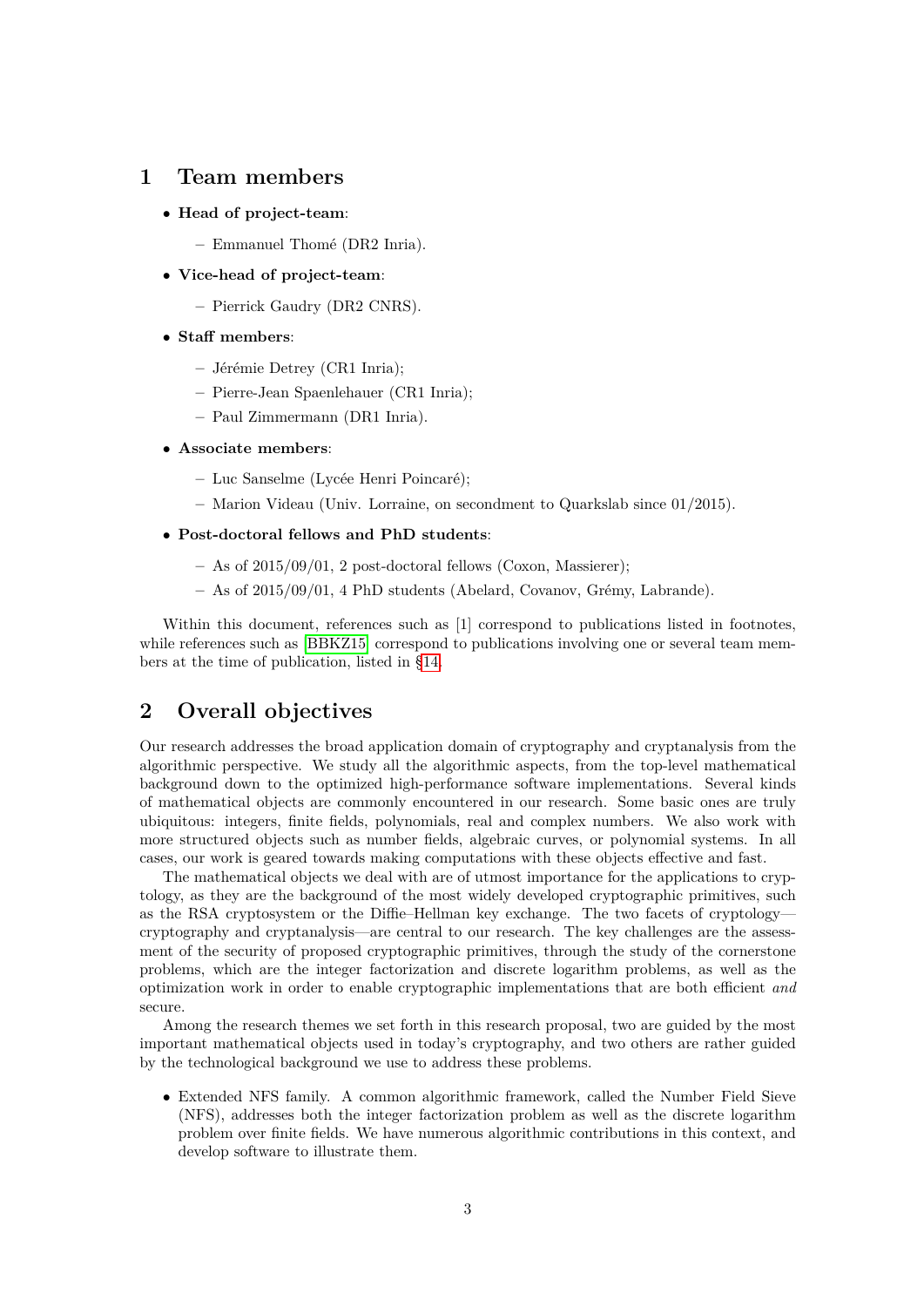

<span id="page-3-0"></span>Figure 1: Proposed visual representation of the thematic organization of CARAMBA.

We plan to improve on the existing state of the art in this domain by researching new algorithms, by optimizing the software performance, and by demonstrating the reach of our software with highly visible computations.

• Algebraic curves and their Jacobians. We develop algorithms and software for computing essential properties of algebraic curves for cryptology, eventually enabling their widespread cryptographic use.

One of the challenges we address here is point counting. In a wider perspective, we also study the link between abelian varieties over finite fields and principally polarized abelian varieties over fields of characteristic zero, together with their endomorphism ring. In particular, we work in the direction of making this link an effective one. We are also investigating various approaches for attacking the discrete logarithm problem in Jacobians of algebraic curves.

- Arithmetic. Our work relies crucially on efficient arithmetic, be it for small or large sizes. We work on improving algorithms and implementations, for computations that are relevant to our application areas.
- Polynomial systems. It is rather natural with algebraic curves, and occurs also in NFS-related contexts, that many important challenges can be represented via polynomial systems, which have structural specificities. We intend to develop algorithms and tools that, when possible, take advantage of these specificities.

As represented by Figure [1,](#page-3-0) the first two challenges above interact with the latter two, which are also research topics in their own right. Both algorithmic and software improvements are the necessary ingredients for success. The different axes of our research form thus a coherent set of research directions, where we apply a common methodology.

The CARAMBA project-team is a follow-up to the CARAMEL project-team. Beyond the change of scientific leader, several important research results (some of which are a direct consequence of our work) shaped the scientific domain somewhat differently from what it was in 2010 when CARAMEL started. New algorithms [\[BGJT14\]](#page-21-1) have evicted some mathematical objects from the cryptographer's portfolio. We notably observed the introduction of polynomial systems as important tools for various computations related to finite fields as well as algebraic curves in cryptology. This introduction was simultaneous to the hiring of a new junior researcher (P.-J. Spaenlehauer) who has strong expertise in this area.

We consider that the impact of our research on cryptology in general owes a lot to the publication of concrete practical results. We are strongly committed to making our algorithms available as software implementations. We thus have several long-term software development projects that are, and will remain, parts of our research activity.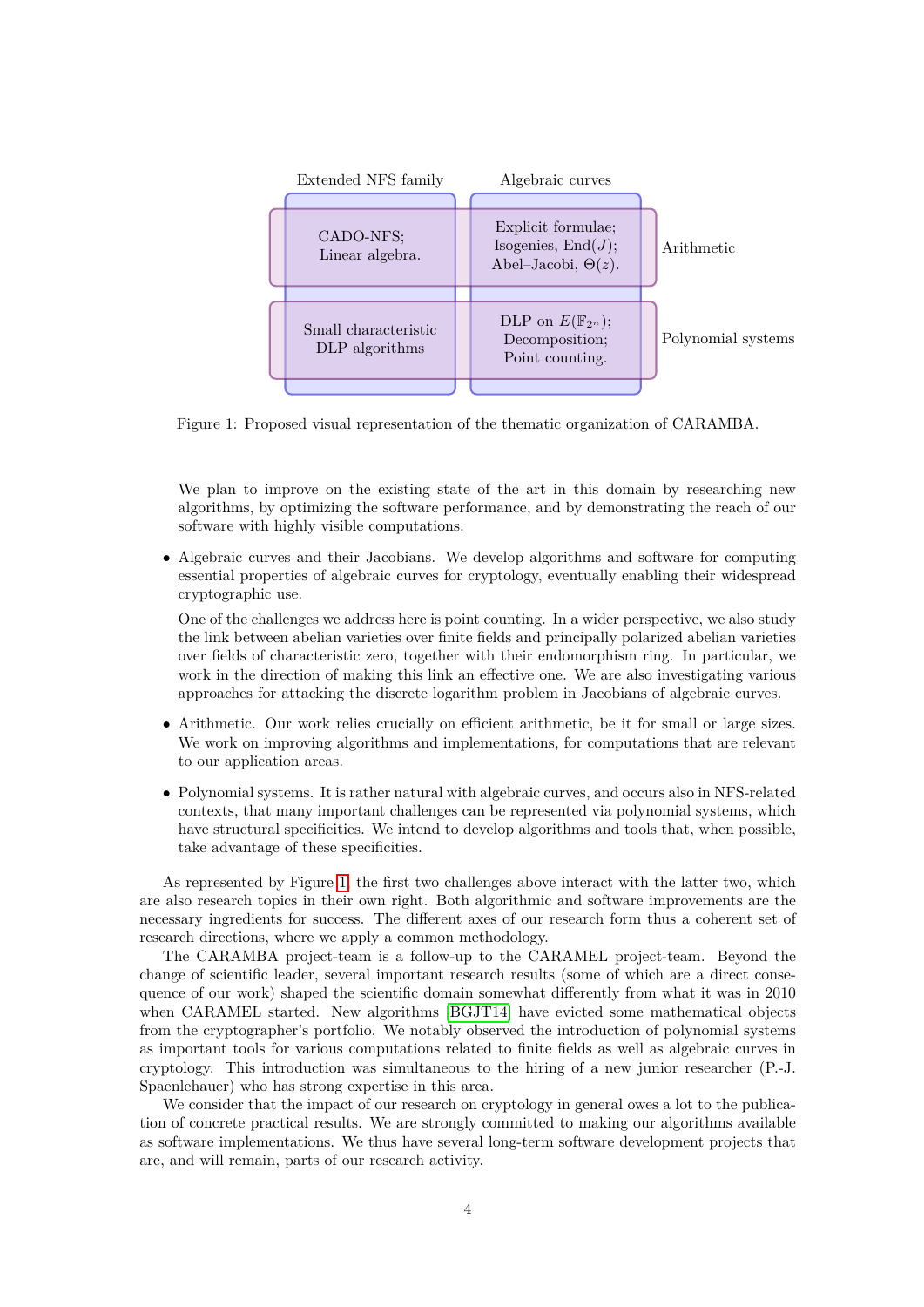# <span id="page-4-0"></span>**3 Scientific grounds**

Public-key cryptography is our main application target. We are interested in the study of the cryptographic primitives that serve as a basis for the most widespread protocols.

Since the early days of public-key cryptography, and through the practices and international standards that have been established for several decades, the most widespread cryptographic primitives have been the RSA cryptosystem, as well as the Diffie–Hellman key exchange using multiplicative groups of finite fields. The level of security provided by these cryptographic primitives is related to the hardness of the underlying mathematical problems, which are integer factorization and the discrete logarithm problem. The complexity of attacking them is known to be subexponential in the public key size, and more precisely written as  $L<sub>N</sub>(1/3, c)$  for factoring an integer *N*, where the *L* notation stands for

$$
L_N(\alpha, c) = \exp\left(c(1 + o(1))(\log N)^{\alpha}(\log \log N)^{1 - \alpha}\right).
$$

This complexity is achieved with the Number Field Sieve (NFS) algorithm and its many derivatives. This means that as the desired security level *s* grows, the matching public key size grows roughly like  $s^3$ . As to how these complexity estimates translate into concrete assessments and recommendations, the hard facts are definitely the computational records that are set periodically by academics, and used as key ingredients by governmental agencies emitting recommendations for the industry [\[1,](#page-4-1) [2\]](#page-4-2).

Software for NFS is obviously the entry point to computational records. Few complete NFS implementations exist, and their improvement is of crucial importance for better assessment of the hardness of the key cryptographic primitives considered. Here, "improvement" may be understood in many ways: better algorithms (outperforming the NFS algorithm as a whole is certainly a tremendous improvement, but replacing one of its numerous substeps is one, too), better implementations, better parallelization, or better adaptation to suitable hardware. The numerous sub-algorithms of NFS strongly depend on arithmetic efficiency. This concerns various mathematical objects, from integers and polynomials to ideals in number fields, lattices, or linear algebra.

Since the early 1990's, no new algorithm improved on the complexity of NFS. As it is used in practice, the algorithm has complexity  $L_N(1/3, (64/9)^{1/3})$  for factoring general integers or for computing discrete logarithms in prime fields of similar size (the so-called "multiple polynomial" variants have better complexity by a very thin margin, but this has not yet yielded to a practical improvement). Given the wide use of the underlying hard problems, progress in this area is of utmost importance. In 2013, several new algorithms have modified the complexity of the discrete logarithm problem in small characteristic fields, which is a closely related problem, reaching a heuristic quasi-polynomial time algorithm [\[BGJT14,](#page-21-1) [3,](#page-4-3) [4,](#page-4-4) [5\]](#page-4-5). A stream of computational records have been obtained since 2013 using these algorithms, using in particular techniques from polynomial system solving, or from Galois theory. These new algorithms, together with these practical realizations, have had a very strong impact of course on the use of small-characteristic fields for cryptography (now clearly unsuitable), as well as on pairings on elliptic curves over small-characteristic finite fields (which are also no longer considered safe to use).

<span id="page-4-1"></span><sup>[1]</sup> National Institute of Standards and Technology. *Transitions: Recommendation for Transitioning the Use of Cryptographic Algorithms and Key Lengths*, [http://csrc.nist.gov/publications/nistpubs/800-131A/](http://csrc.nist.gov/publications/nistpubs/800-131A/sp800-131A.pdf) [sp800-131A.pdf](http://csrc.nist.gov/publications/nistpubs/800-131A/sp800-131A.pdf), 2011.

<span id="page-4-2"></span><sup>[2]</sup> Agence nationale de la sécurité des systèmes d'information. *Référentiel général de sécurité, annexe B1*, [http:](http://www.ssi.gouv.fr/fr/reglementation-ssi/referentiel-general-de-securite/) [//www.ssi.gouv.fr/fr/reglementation-ssi/referentiel-general-de-securite/](http://www.ssi.gouv.fr/fr/reglementation-ssi/referentiel-general-de-securite/). Version 2.03, 2014.

<span id="page-4-3"></span><sup>[3]</sup> A. Joux, *A New Index Calculus Algorithm with Complexity L*(1*/*4 + *o*(1)) *in Small Characteristic*. In T. Lange, K. Lauter, and P. Lisoněk (eds.), Selected Areas in Cryptography – SAC 2013, vol. 8282 of *Lecture Notes in Comput. Sci.*, 355–379. Springer–Verlag, 2014.

<span id="page-4-4"></span><sup>[4]</sup> F. Göloglu, R. Granger, G. McGuire, and J. Zumbrägel, *On the Function Field Sieve and the Impact of Higher Splitting Probabilities*. In R. Canetti and J. A. Garay (eds.), CRYPTO 2013, vol. 8043 of *Lecture Notes in Comput. Sci.*, 109–128. Springer–Verlag, 2013. , Part II.

<span id="page-4-5"></span><sup>[5]</sup> R. Granger, T. Kleinjung, and J. Zumbrägel, *On the Powers of 2*, 2014. Available at [http://eprint.iacr.org/](http://eprint.iacr.org/2014/300) [2014/300](http://eprint.iacr.org/2014/300). Cryptology ePrint Archive report.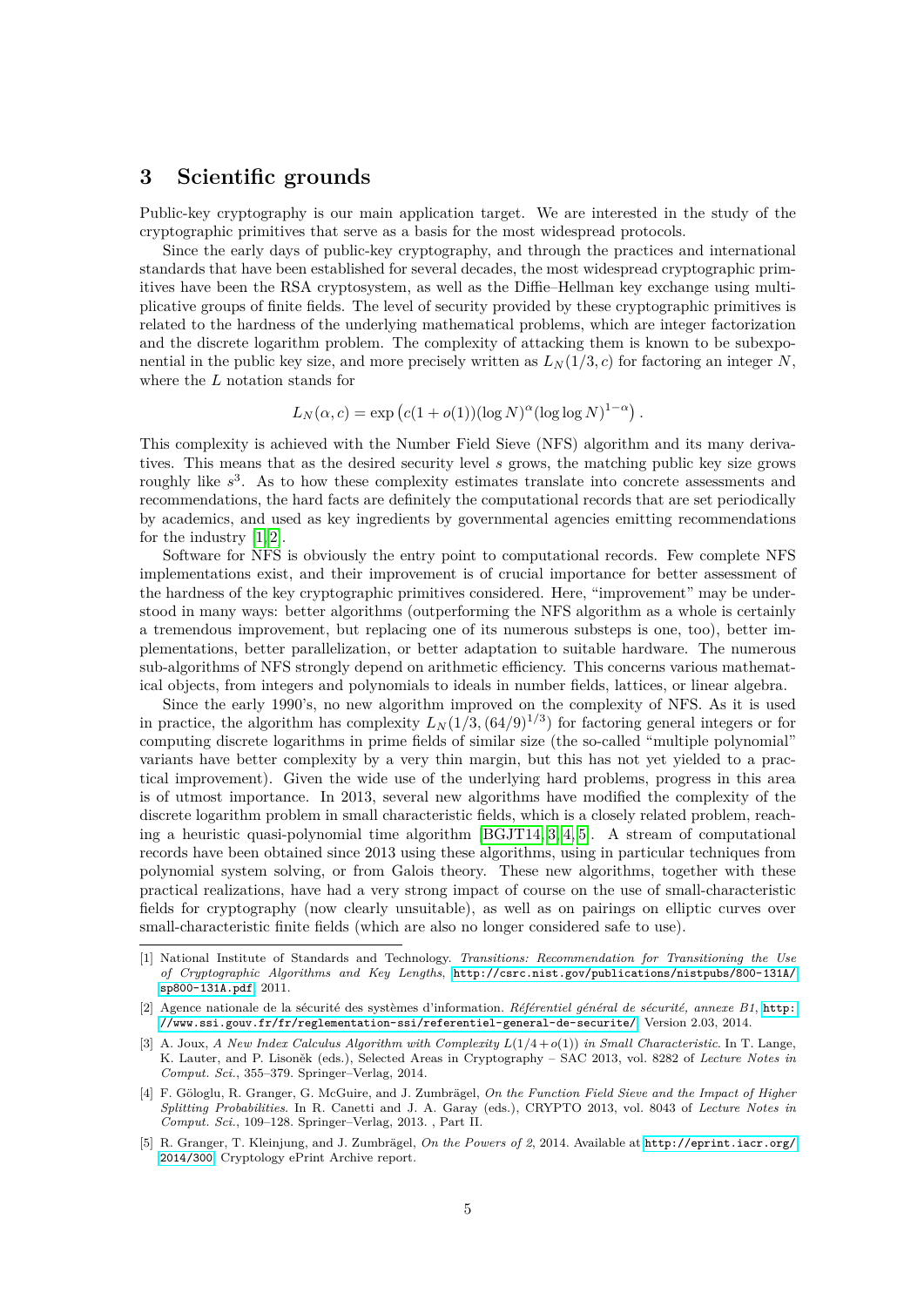

While it is relatively easy to set public key sizes for RSA or Diffie–Hellman that are "just above" the reach of academic computing power with NFS, the sensible cryptographic choice is to aim at security parameters that are of course well above this feasibility limit, in particular because assessing this limit precisely is in fact a very difficult problem. In line with the security levels offered by symmetric primitives such as AES-128, public key sizes should be chosen so that with current algorithmic knowledge, an attacker would need at least  $2^{128}$  elementary operations to solve the underlying hard problem. Such security parameters would call for RSA key sizes above 3,000 bits, which is seldom seen, except in contexts where computing power is plentiful anyway.

Since the mid-1980's, elliptic curves, and more generally Jacobians of algebraic curves, have been proposed as alternative mathematical settings for building cryptographic primitives. The discrete logarithm problem in these groups is formidably hard, and in comparison to the situation with the traditional primitives mentioned above, the cryptanalysis algorithms are such that the appropriate public-key size grows only linearly with the desired security level: a 256-bit public key, using algebraic curves, is well suited to match the hardness of AES-128. This asset makes algebraic curves more attractive for the future of public-key cryptography.

Challenges related to algebraic curves in cryptology are rather various, and call for expertise in several areas. Suggesting curves to be used in the cryptographic context requires to solve the point counting problem. This may be done by variants of the Schoof–Elkies–Atkin algorithm and its generalizations (which, in genus 2, require arithmetic modulo multivariate systems of equations), or alternatively the use of the complex multiplication method, a rich theory that opens the way to several problems in computational number theory.

The long-awaited transition from the legacy primitives to primitives based on curves is ready to happen, only circumstantially slowed down presently by the need to agree on a new set of elliptic curves (not because of any attack, but because of skepticism over how the currently widespread ones have been generated). The Internet Research Task Force has completed in 2015 a standardization proposal [\[6\]](#page-5-0). In this context, the recommended curves are not of the complex multiplication family, and enjoy instead properties that allow fast implementation, and avoid a few implementation difficulties. Those are also naturally chosen to be immune to the few known attacks on the discrete logarithm problem for curves. No curve of genus 2 has made its way to the standardization process so far, however one candidate exists for the 128-bit security level [\[GS11\]](#page-20-2).

The discrete logarithm problem on curves is very hard. Some results were obtained however for curves over extension fields, using techniques such as the Weil descent, or the point decomposition problem. In this context, the algorithmic setup connects to polynomial system solving, fast arithmetic, and linear algebra.

Another possible route for transitioning away from RSA and finite field-based cryptography is suggested, namely the switch to the "post-quantum" cryptographic primitives. Public-key cryptographic primitives that rely on mathematical problems related to Euclidean lattices or

<span id="page-5-0"></span><sup>[6]</sup> A. Langley, M. Hamburg, and S. Turner. *Elliptic Curves for Security*. IRTF draft, available at [http://tools.](http://tools.ietf.org/html/draft-irtf-cfrg-curves) [ietf.org/html/draft-irtf-cfrg-curves](http://tools.ietf.org/html/draft-irtf-cfrg-curves), version 11, 2015.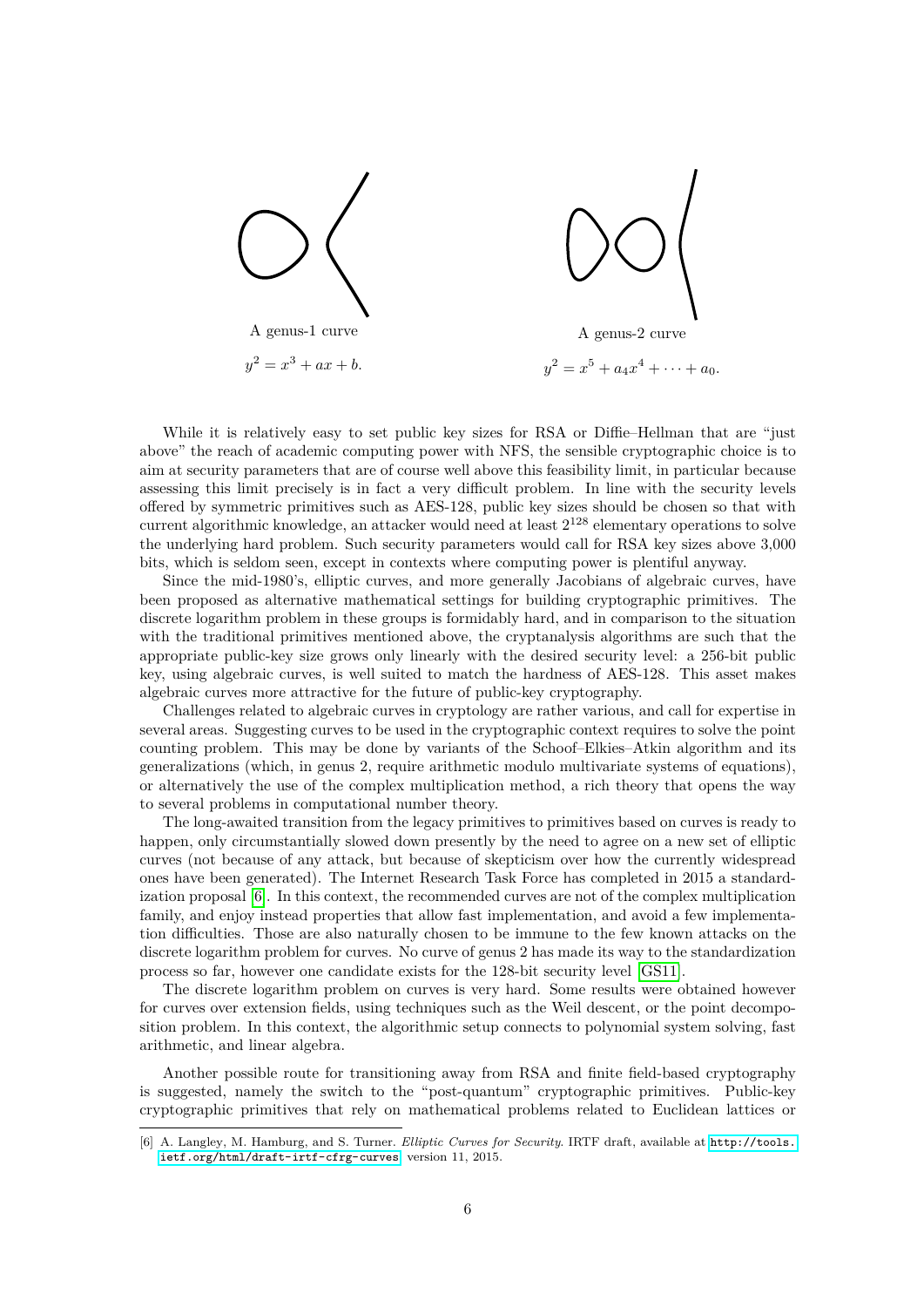coding theory have an advantage: they would resist the potential advent of a quantum computer. Research on these topics is quite active, and there is no doubt that when the efficiency challenges that are currently impeding their deployment are overcome, the standardization of some postquantum cryptographic primitives will be a worthwhile addition to the general cryptographic portfolio. The NSA has recently devoted an intriguing position text to this topic [\[7\]](#page-6-2) (for a glimpse of some of the reactions within the academic community, the reference [\[8\]](#page-6-3) is useful). Post-quantum cryptography, as a research topic, is complementary to the topics we address most, which are NFS and algebraic curves. We are absolutely confident that, at the very least for the next decade, primitives based on integer factoring, finite fields, and algebraic curves will continue to hold the lion's share in the cryptographic landscape. We also expect that before the advent of standardized and widely developed post-quantum cryptographic primitives, the primitives based on algebraic curves will become dominant (despite the apparent restraint from the NSA on this move).

We acknowledge that the focus on cryptographic primitives is part of a larger picture. Cryptographic primitives are part of cryptographic protocols, which eventually become part of cryptographic software. All these steps constitute research topics in their own right, and need to be scrutinized (as part of independent research efforts) in order to be considered as dependable building blocks. This being said, the interplay of the different aspects, from primitives to protocols, sometimes spawns very interesting and fruitful collaborations. A very good example of this is the LogJam attack  $[ABD+15]$  $[ABD+15]$ .

# <span id="page-6-0"></span>**4 The extended family of the Number Field Sieve**

## <span id="page-6-1"></span>**4.1 State of the art**

The Number Field Sieve (NFS) has been the leading algorithm for factoring integers for more than 20 years, and its variants have been used to set records for discrete logarithms in finite fields. It is reasonable to understand NFS as a framework that can be used to solve various sorts of problems. Factoring integers and computing discrete logarithms are the most prominent for the cryptographic observer, but the same framework can also be applied to the computation of class groups. The state of the art with the NFS is built from numerous improvements of its inner steps. For further reference, we mention the most important of these steps.

- The polynomial selection step chooses two polynomials from which the algebraic structures used in the NFS are defined. There is an immense degree of freedom in the choice of the polynomial pairs, and some are better than others, sometimes much better. The goal of the polynomial selection step is to find an exceptionally good pair, which will minimize the time required by the subsequent steps of the NFS.
- The relation collection step depends on the algebraic structures defined by the previous step. Among a gigantic search space, values for which some crucial conditions are met lead to relations. The relation collection step gathers a very large number of these. It is composed of inner steps, commonly referred to as sieving and cofactorization. For factoring integers, the relation collection step is the most computationally expensive step.
- The linear algebra step solves a large and sparse linear system. Depending on which problem is to be solved exactly (integer factoring or discrete logarithm), the system may be homogeneous or inhomogeneous, and the definition field may either be  $GF(2)$  or  $GF(p)$  for a large prime *p*. The first part of the linear algebra step is a preprocessing step commonly referred to as filtering, whose aim is to reduce the linear system size. The second step uses black box linear algebra algorithms such as the block Wiedemann algorithm.

<span id="page-6-2"></span><sup>[7]</sup> National Security Agency, *Cryptography Today*, 2015/08/19. [https://www.nsa.gov/ia/programs/suiteb\\_](https://www.nsa.gov/ia/programs/suiteb_cryptography/index.shtml) [cryptography/index.shtml](https://www.nsa.gov/ia/programs/suiteb_cryptography/index.shtml).

<span id="page-6-3"></span><sup>[8]</sup> N. Koblitz and A. J. Menezes, *A Riddle Wrapped in an Enigma*, 2015. Available at [http://eprint.iacr.org/](http://eprint.iacr.org/2015/1018) [2015/1018](http://eprint.iacr.org/2015/1018). Cryptology ePrint Archive report.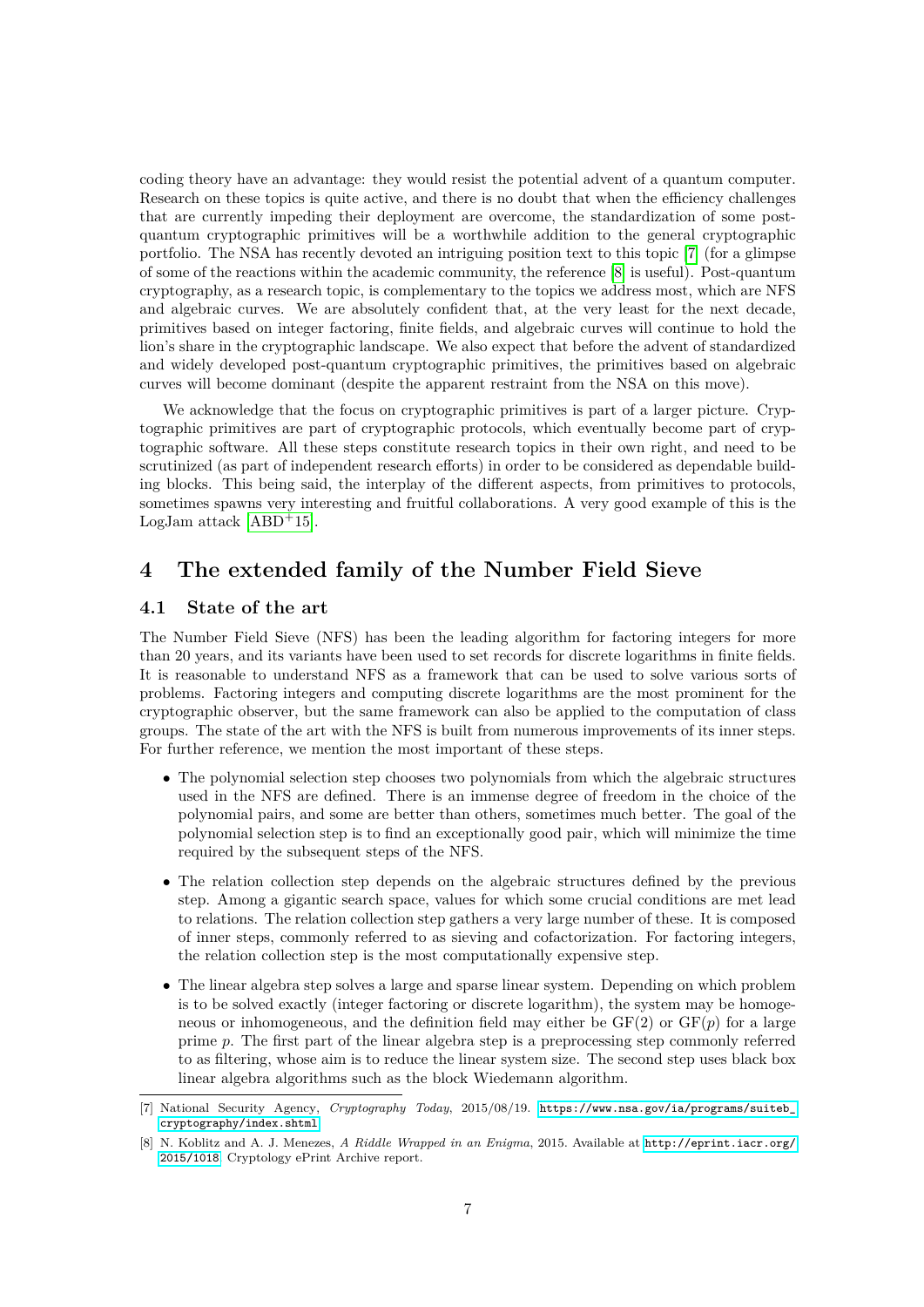• The last step depends on the context. In the factoring context, it is called the square root step, and in the discrete logarithm context it is replaced by the individual logarithm computation. In both cases, this step represents a negligible amount of time with respect to the overall computation.

In terms of algorithmic improvements, the recent research activity on the NFS family has been rather intense. In particular, for the discrete logarithm problem over finite fields of small characteristic (defined as  $GF(p^n)$  with  $p < L_{p^n}(1/3, c)$ ), several new algorithms have been discovered [\[BGJT14,](#page-21-1) [3,](#page-4-3) [4,](#page-4-4) [5\]](#page-4-5), and their practical reach has been demonstrated by actual experiments [\[9,](#page-7-0) [10\]](#page-7-1). In particular, the Function Field Sieve variant of NFS, for which the latest record set was  $[BBD+14]$  $[BBD+14]$ , has been superseded by these new algorithms. One striking novelty of the algorithms that have been proposed in 2013 is the introduction of polynomial systems as a crucial means to accelerate the computation. Those improvements have not had, however, any impact so far on the integer factorization problem, or on the discrete logarithm problem in large characteristic (for  $p > L_{p^n}(2/3, c)$ ). As for the so-called medium characteristic case which is crucial for pairing-based cryptography, some recent progress has also been obtained [\[BP14,](#page-20-3) [BGGM15,](#page-21-4) [11\]](#page-7-2).

Improvements on the sub-steps of NFS have also been obtained recently, the most important being the new polynomial selection algorithm from [\[BBKZ15\]](#page-20-1). On the practical side, existing algorithms are making their way to practical use, such as batch cofactorization [\[12,](#page-7-3) [13,](#page-7-4) [14\]](#page-7-5), or multiple matrix products [\[15\]](#page-7-6). Both ideas have been mentioned in [\[16\]](#page-7-7).

The algorithmic contributions of the CARAMBA members (including, but not limited to the ones mentioned above  $[BGJT14, BBD+14, BP14, BGGM15, BBKZ15]$  $[BGJT14, BBD+14, BP14, BGGM15, BBKZ15]$  $[BGJT14, BBD+14, BP14, BGGM15, BBKZ15]$  $[BGJT14, BBD+14, BP14, BGGM15, BBKZ15]$  $[BGJT14, BBD+14, BP14, BGGM15, BBKZ15]$  $[BGJT14, BBD+14, BP14, BGGM15, BBKZ15]$  to NFS would hardly have been possible without access to a dependable software implementation. To this end, members of the CARAMBA team have been developing the CADO-NFS software suite since 2007. CADO-NFS is now the most widely visible open source implementation of NFS, and is a crucial platform for developing prototype implementations for new ideas for the many sub-algorithms of NFS. CADO-NFS is free software (LGPL) and follows an open development model, with publicly accessible development repository and regular software releases. Competing free software implementations exist, such as msieve, developed by J. Papadopoulos. In Lausanne, T. Kleinjung develops his own code base, which is unfortunately not public.

Software such as CADO-NFS is meant to be used, in particular to demonstrate potential weaknesses of cryptographic implementations, or to set records. These two goals are not exactly identical: sadly, deployed cryptography is too often using security levels that are severely outdated, and attacks could require much less than record-level computations. For example, CADO-NFS

- <span id="page-7-1"></span>[10] R. Granger, T. Kleinjung, and J. Zumbrägel, *Discrete Logarithms in GF(2ˆ9234)*, Jan. 2014. Email to the NMBRTHRY mailing-list.
- <span id="page-7-2"></span>[11] A. Guillevic, *Computing Individual Discrete Logarithms Faster in GF(pˆn) with the NFS-DL Algorithm*. In T. Iwata and J. H. Cheon (eds.), ASIACRYPT 2015. *Lecture Notes in Comput. Sci.* Springer–Verlag, 2015. To appear.
- <span id="page-7-3"></span>[12] D. J. Bernstein, *How to find small factors of integers*, 2002. Available at <http://cr.yp.to/papers.html#sf>. Preprint.
- <span id="page-7-4"></span>[13] D. J. Bernstein, *How to find smooth parts of integers*, 2004. Available at [http://cr.yp.to/papers.html#](http://cr.yp.to/papers.html#smoothparts) [smoothparts](http://cr.yp.to/papers.html#smoothparts). Preprint.
- <span id="page-7-5"></span>[14] J. Franke, T. Kleinjung, F. Morain, and T. Wirth, *Proving the Primality of Very Large Numbers with fastECPP*. In D. Buell (ed.), ANTS-VI, vol. 3076 of *Lecture Notes in Comput. Sci.*, 194–207. Springer–Verlag, 2004.
- <span id="page-7-6"></span>[15] T. Kleinjung, *Filtering and the matrix step for NFS*, Workshop on Computational Number Theory, 2008. Available at <http://event.cwi.nl/wcnt2011/slides/kleinjung.pdf>.
- <span id="page-7-7"></span>[16] T. Kleinjung, J. W. Bos, and A. K. Lenstra, *Mersenne Factorization Factory*. In P. Sarkar and P. Iwata (eds.), ASIACRYPT 2014 (1), vol. 8873 of *Lecture Notes in Comput. Sci.*, 358–377. Springer–Verlag, 2014.

<span id="page-7-0"></span><sup>[9]</sup> R. Granger, T. Kleinjung, and J. Zumbrägel, *Breaking '128-bit Secure' Supersingular Binary Curves (or how to solve discrete logarithms in*  $\mathbb{F}_{24 \cdot 1223}$  *and*  $\mathbb{F}_{212 \cdot 367}$ *)*. In J. A. Garay and R. Gennaro (eds.), CRYPTO 2014, vol. 8617 of *Lecture Notes in Comput. Sci.*, 126–145. Springer–Verlag, 2014. , Part II.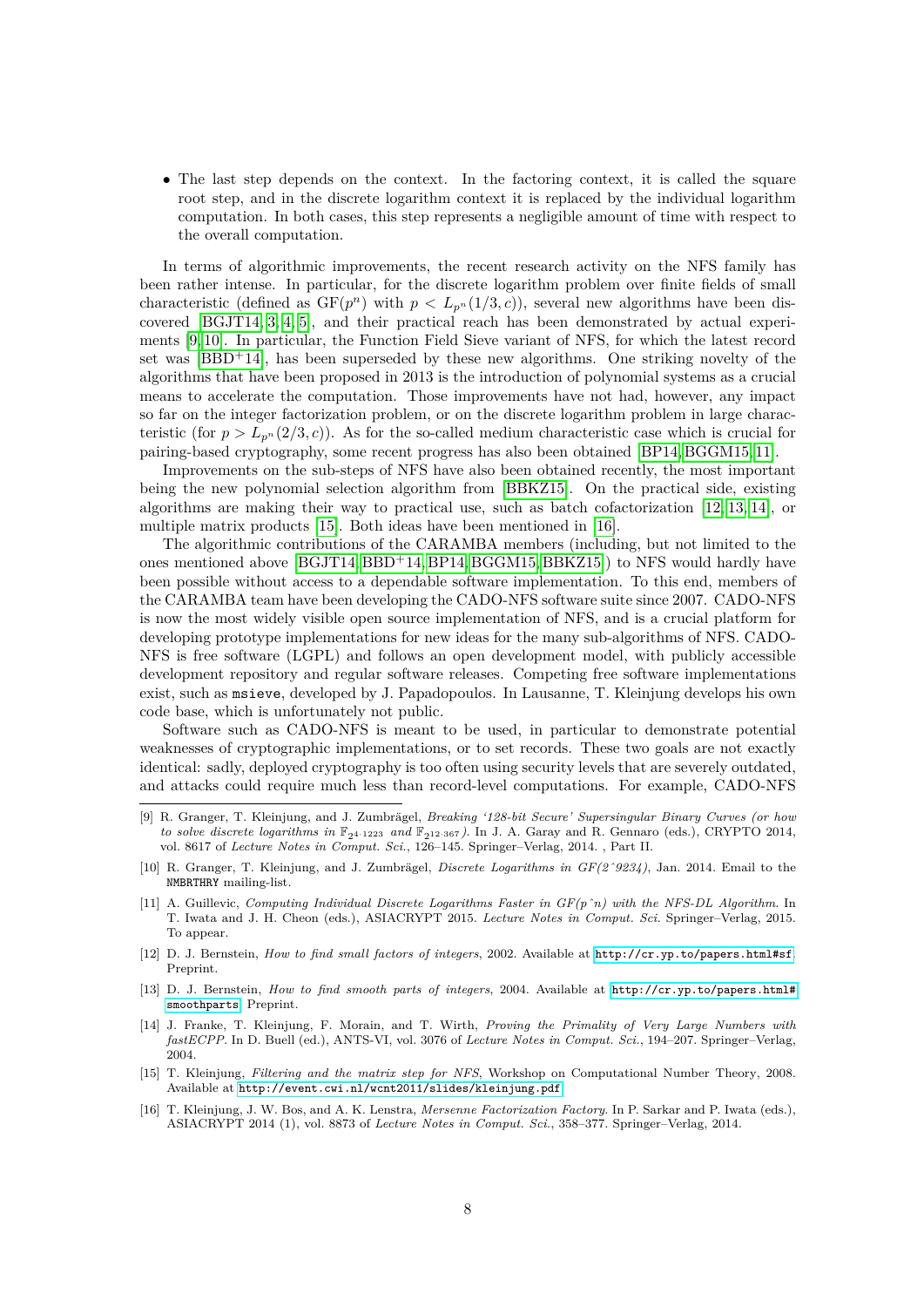has been used recently in  $[17, ABD+15]$  $[17, ABD+15]$  $[17, ABD+15]$  to show how such misconfigurations could reveal true practical weaknesses.

As to assessing the feasibility limit of integer factoring, the RSA-768 factoring record that has been set in 2010 still holds. Recent evolution of the polynomial selection step has been a rightful reason to defer the launch of the factorization of the next natural target, RSA-896, for which the latest runtime projections are in the whereabouts of 200,000,000 CPU hours.

### <span id="page-8-0"></span>**4.2 Detailed research objectives**

#### **Participating permanent members:** All.

**Ongoing or recently completed projects of non-permanent staff:** Grémy (higher dimensional sieving,  $\rightarrow$ 2017); Bouvier (NFS filtering,  $\rightarrow$ 2015); Jeljeli (NFS linear algebra,  $\rightarrow$ 2015); Coxon (NFS nonlinear polynomial selection, post-doc  $\rightarrow$  2015).

#### <span id="page-8-2"></span>**4.2.1 Short-term objectives**

The CADO-NFS software is a very valuable base for research on improving NFS. The merits of algorithmic improvements, or of improvements directly related to the implementation itself, are best understood when experimented in the context of a well-established and optimised software implementation. In CARAMBA, we intend to pursue the work on NFS, which entails in particular making it ready to tackle larger challenges. Several of the important computational steps of NFS that are currently identified as stumbling blocks will be worked on: polynomial selection, strategies for cofactorization (separation into large primes), use of auxiliary hardware for cofactorization (GPUs or various kinds of coprocessors) and also the improvement of linear algebra efficiency for DLP computation. This entails both algorithmic and software development.

Since about a decade, factoring records have been a clear demonstration of the importance of the so-called cofactorization sub-step, which is part of the relation collection step. The efficiency of implementations of this step is conditioned by very different hardware characteristics than the rest of the sieving step. Some preparation work will be necessary before we can try alternative approaches to the cofactorization sub-step. Preliminary work has been already reported in this direction, using GPUs, FPGAs, or with software-based solutions using asymptotically fast techniques based on remainder trees [\[12,](#page-7-3) [13,](#page-7-4) [14\]](#page-7-5). Using such techniques, it is possible to save on the cofactorization step by handling a large number of cofactorization attempts simultaneously. In order to increase the benefit of this approach, we will make cofactorization a collective operation involving several computers.

Following the CATREL ANR project (see  $\S13$ ), as well as [\[ABD](#page-21-2)<sup>+</sup>15], we will also work on the computation of discrete logarithms. A short-term goal is to solve a kilobit-size discrete logarithm challenge for what is called an "SNFS prime". This is a much easier computation than what a general prime of the same size would entail. The currently limiting factor is the performance of the linear algebra step.

In the context of a collaboration with University of Kaiserslautern, we will work on the connection of the NFS framework with problems that are more firmly in the number theoretic realm: computation of class groups of number fields, for example. One motivation for going in that direction is the connection of the principal ideal problem with the cryptanalysis of schemes using so-called ideal lattices.

#### **4.2.2 Medium-term and long-term objectives**

We will work on providing better runtime predictions for NFS. Existing work on this topic has unfortunately not been able to meet the challenge with the desired accuracy. It is remarkable that the state of the art for runtime predictions for NFS is made of mere extrapolations based

<span id="page-8-1"></span><sup>[17]</sup> B. Beurdouche, K. Bhargavan, A. Delignat-Lavaud, C. Fournet, M. Kohlweiss, A. Pironti, P.-Y. Strub, and J. K. Zinzindohoue, *A Messy State of the Union: taming the Composite State Machines of TLS*, 2015 IEEE Symposium on Security and Privacy, 535–552. IEEE, 2015.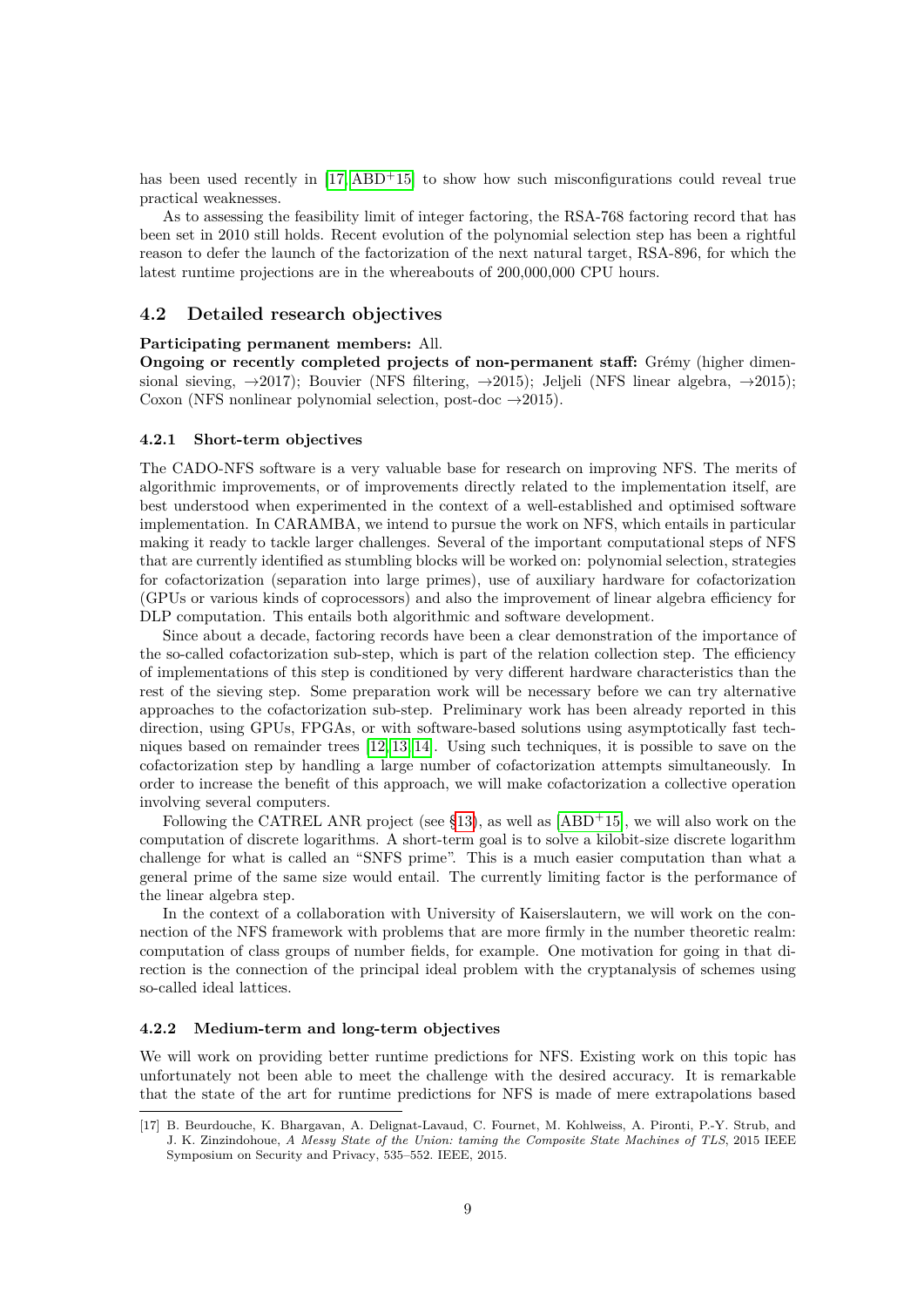on the asymptotic formula  $L_N(1/3, (64/9)^{1/3})$ , which embeds a  $(1+o(1))$  term in the exponent, thus making these extrapolations rather artificial. Instead, we need to properly model the input, the output, and the running time of all the NFS steps in a satisfactory way, and versatile enough to account for various parameter changes. The results obtained will have to be backed with convincing experiments. This work will be of great value to assess the hardness of factoring or computing discrete logarithms with the Number Field Sieve, and will also help choose optimal parameters for NFS.

Linear algebra for NFS is not the dominant step of integer factorization (but for discrete logarithm problems, it is). This step has however to run on more expensive hardware, featuring high-performance interconnects for example. For this reason, the acknowledged room for improvement in this step will be worked on. The core operations call for the design of adapted sparse BLAS-like subroutines, adapted to CPU and cache hierarchies, and arranged in an optimal way to obtain best performance. While some design ideas can be shared with similar projects from the numerical world, the different nature of the data handled (real numbers versus finite-field elements) clearly hinders direct reuse.

The ultimate success of a cryptanalytic enterprise is the dismissal of its target from the cryptographic landscape. In this vein, we aim at a situation where RSA is only a relic from early-days cryptography, and is completely replaced by better cryptosystems, in particular those based on algebraic curves. A particular landmark in this direction would be the factorization of RSA-1024.

It is important to stress that in a post-RSA cryptographic world, the knowledge acquired on NFS and its variants would still be very valuable. NFS expertise would remain essential for assessing the security of cryptographic pairings, for instance. Also, the NFS approach is sufficiently generic, and reaches towards related problems such as the principal ideal problem.

#### **4.2.3 Milestones**

- Factorization of RSA-896; RSA-1024 is a longer-term goal in sight.
- Discrete logarithm record modulo a 1024-bit SNFS prime.
- Updated knowledge on the NFS algorithm will be the topic of a reference book to be written.

# <span id="page-9-0"></span>**5 Algebraic Curves in Cryptology**

# <span id="page-9-1"></span>**5.1 State of the art**

The challenges associated to algebraic curves in cryptology are diverse, because of the variety of mathematical objects to be considered. These challenges are also connected to each other. On the cryptographic side, efficiency matters. Much effort has been put towards providing secure instances of curves that enjoy fast arithmetic, especially so for curves of genus 1 (elliptic curves) or Jacobians of curves of genus 2. Beyond the pure implementation speed challenge, the curve choice in itself leads to interesting research topics.

Choosing a curve for the appealing characteristics of its defining equation regarding implementation speed is one strategy. This requires to address the challenging problem of point counting. While this challenge is efficiently overcome with so-called *p*-adic algorithms when the characteristic of the base field is tiny, the case of large characteristic, which is preferred for cryptographic uses, is harder. Polynomial-time algorithms exist, but they are by no means trivial in genus 2 and have ramifications into several areas of computer algebra.

Alternatively, the construction of curves with Jacobian cardinality known in advance, through the "CM" (complex multiplication) construction, avoids this issue but cannot compete in terms of implementation performance. Furthermore, CM curves tend to raise skepticism because of hypothetical cryptographic weaknesses. Other strategies exist, such as [\[18\]](#page-9-2); again, the design

<span id="page-9-2"></span><sup>[18]</sup> S. D. Galbraith, X. Lin, and M. Scott, *Endomorphisms for Faster Elliptic Curve Cryptography on a Large Class of Curves*, J. Cryptology **24**(3) (2011), 446–469.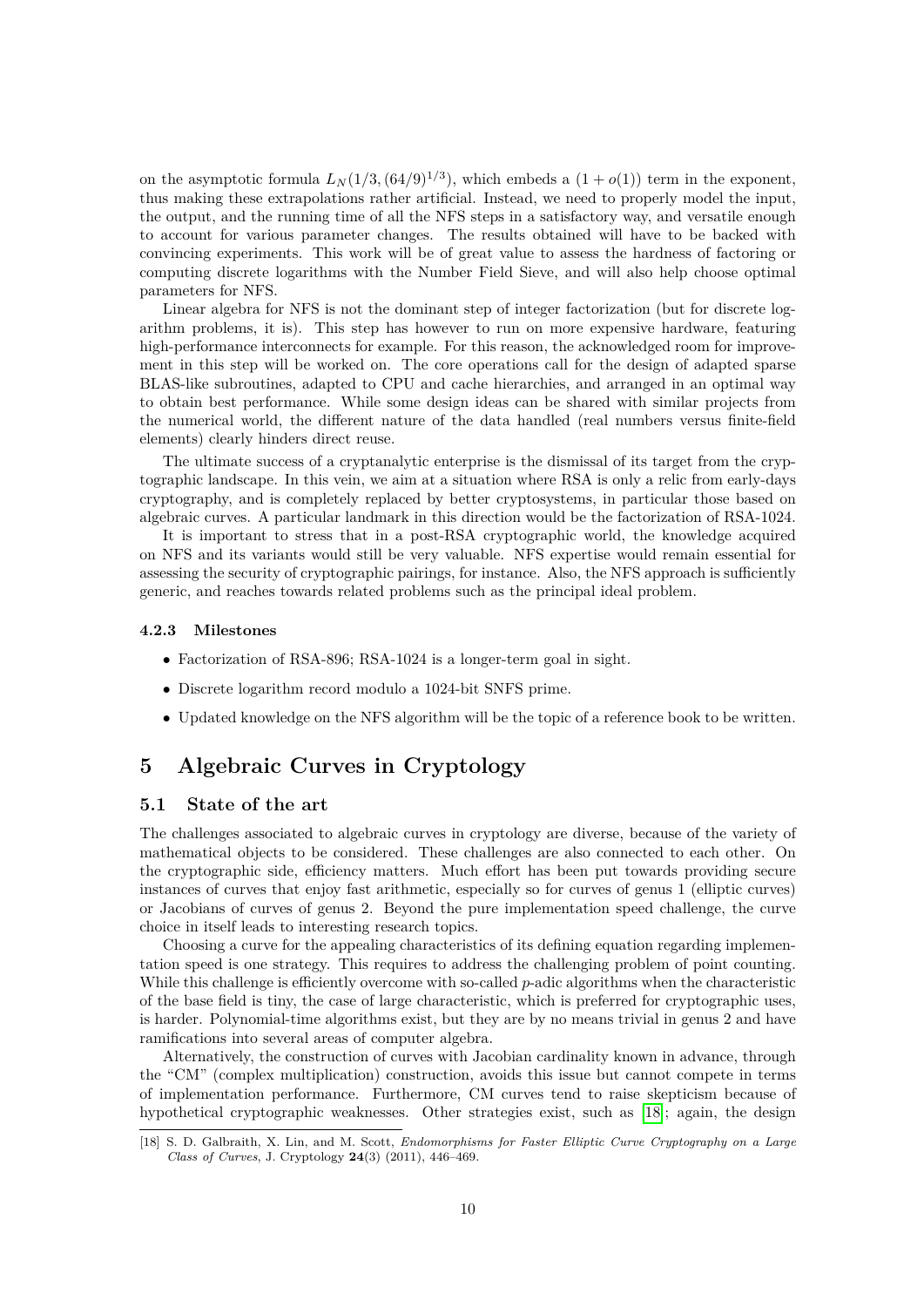choices that allow for fast arithmetic in this case are not desirable for a global standard.

As of 2015, the most widely used set of elliptic curves, the so-called NIST curves, are in the process of being replaced by a new set of candidate elliptic curves for future standardization. This standardization effort is coordinated by the IRTF (Internet Research Task Force).

On the cryptanalytic side, the discrete logarithm problem on (Jacobians of) curves has resisted all attempts for many years. Among the currently active topics, the decomposition algorithms raise interesting problems related to polynomial system solving, as do attempts to solve the discrete logarithm problem on curves defined over binary fields. In particular, while it is generally accepted that the so-called Koblitz curves (base field extensions of curves defined over GF(2)) are likely to be a weak class among the various curve choices, no concrete attack supports this claim fully.

The mathematical theory around curves and abelian varieties in general is quite rich. Important mathematical objects in relationship to abelian varieties are their endomorphism rings and the isogenies between abelian varieties. While the concrete cryptographic application is often interested in the situation over finite fields, the understanding of the broader picture includes the situation over number fields or the complex numbers. Several research directions arise from this study. On the constructive side, the complex multiplication theory is a way to generate curves with prescribed properties over finite fields. Those are not ideal from an implementation speed perspective, though. A second aspect is the explicit computation of isogenies, and the art of walking the so-called isogeny graph of a given abelian variety. This graph is important because the discrete logarithm problem on connected abelian varieties is of roughly equal difficulty, and being able to efficiently transport it leads to a potential attack if a weak instance exists in the graph.

Software dealing with many of the algebraic and analytic structures connected to elliptic curves and abelian varieties includes first and foremost the Magma computer algebra software, seconded by Sage. The Pari/GP software and library also provide some functionality in this area. Advanced algorithms are also found in external packages, such as the Echidna and AVIsogenies packages.

Work by the CARAMBA members covers many aspects of the realm of algebraic curves in cryptology: fast arithmetic [\[Gau07\]](#page-20-4), algorithms for the discrete logarithm problem [\[DT08,](#page-20-5)[Gau09,](#page-20-6) [EGT11\]](#page-20-7), algorithms for constructing curves [\[GS11,](#page-20-2)[ET14\]](#page-20-8), as well as software.

### <span id="page-10-0"></span>**5.2 Detailed research objectives**

**Participating permanent members:** Gaudry, Spaenlehauer, Thomé.

**Ongoing or recently completed projects of non-permanent staff:** Abelard (Higher genus point counting,  $\rightarrow$ 2017); Labrande (Theta functions,  $\rightarrow$  2016); Massierer (Quasi-polynomial DLP for curves, post-doc  $\rightarrow$  2015).

#### <span id="page-10-1"></span>**5.2.1 Short-term objectives**

Jacobians of algebraic curves, and more generally abelian varieties, come with a rich structure. Important mathematical operations such as the Abel–Jacobi map and its converse (which connect to the analytic representation), or the computation of theta functions, are unfortunately not done in quasi-linear time with current algorithms, while we expect that this should be the case. Likewise, acceptably fast computation of endomorphism rings or explicit isogenies, which are the subject of current research, deserve improvements both in theoretical and practical terms. Being experts both on algebraic curves and also on arithmetic topics, we plan to improve this situation. Together with work already done by team members, this is intended to form a coherent set of advanced tools for curves of genus 2, to be merged with existing software, e.g., in Magma or Sage.

The security of pairing-based cryptography in general has recently faced serious attacks that are the consequence of our work. While the small characteristic case has now clearly lost most of its cryptographic relevance since [\[BGJT14\]](#page-21-1), developments around NFS might in fact endanger some other well-known classes of so-called "pairing-friendly" curves [\[BGGM15\]](#page-21-4). We are in position to investigate further in this direction.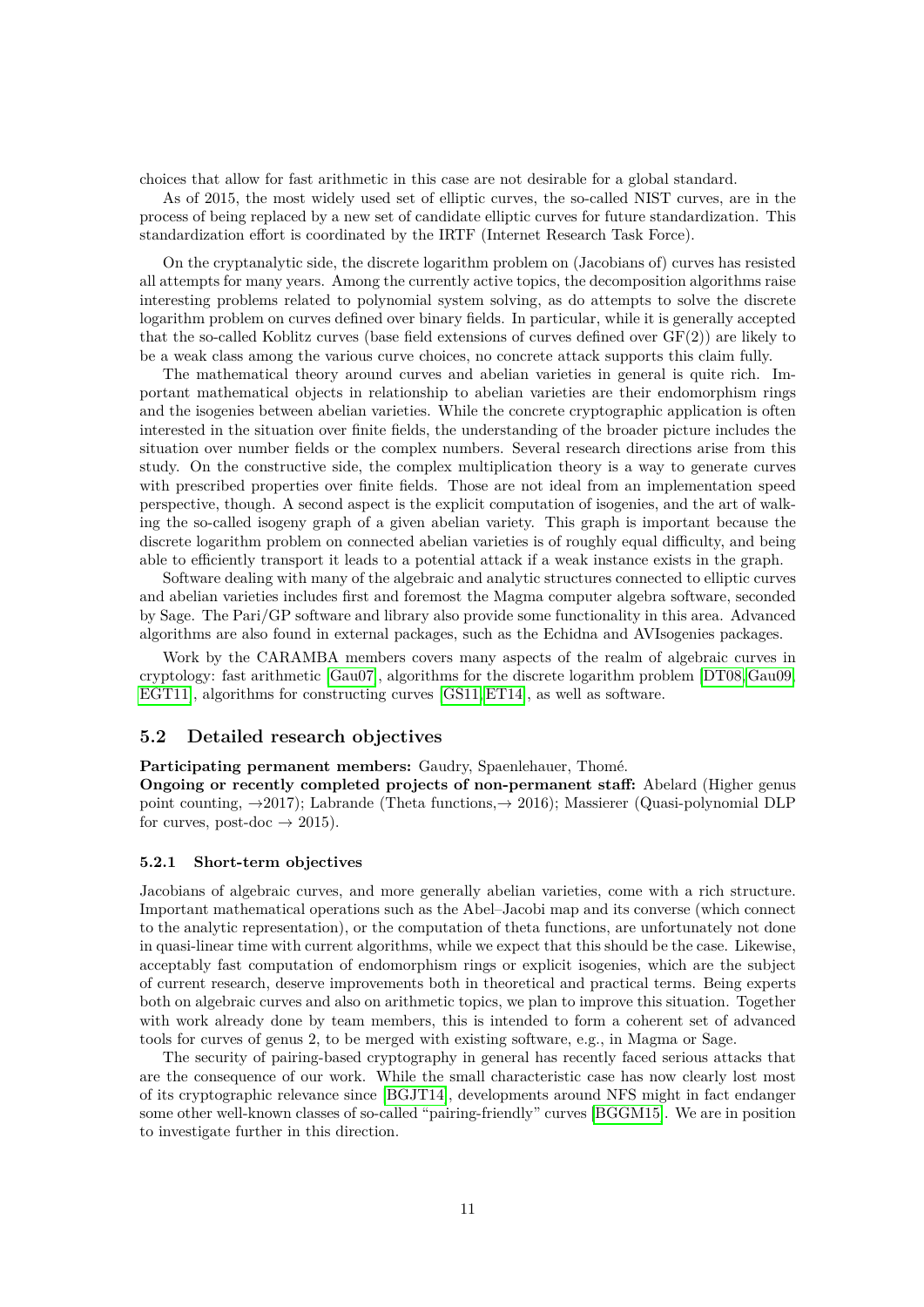#### **5.2.2 Long-term objectives**

The point counting problem for genus 2 curves, although solvable in polynomial time, is hard. For potential cryptographic use, the cardinality of the Jacobian as well as its quadratic twist must both have a large prime factor. The current point counting situation with generalizations of the Schoof–Elkies–Atkin algorithm is that it is feasible to try sufficiently many trial curves to find one that meets these criteria, for the 128-bit security level [\[GS11\]](#page-20-2). We will work on the polynomial system arithmetic that occupies a large part of these computations, and see how we can improve on point counting for the 192-bit security level.

Although less directly interesting for cryptography, we plan to investigate point-counting for genus 3 curves, again with generalizations of the Schoof–Elkies–Atkin algorithm. As far as we know, the theoretical polynomial-time algorithm has yet to be turned into something practical. We expect, again, that a careful study of the polynomial systems involved in this setting is key to a fast implementation.

The discrete logarithm problem on abelian varieties is an extremely hard problem. We have contributed to identifying several weak instances, while more cases are the subject of very active research to which we take part. Those are for example the so-called decomposition approach for the discrete logarithm problem over extension fields, where polynomial systems undoubtedly play a central role through the point decomposition problem.

Last, an open problem as of now is the potential extension of the recent quasi-polynomial finite field discrete logarithm algorithm to favorable instances of algebraic curves.

#### **5.2.3 Milestones**

- Compute the cardinality of a general genus 2 Jacobian over a 256-bit prime field, and find a general cryptographically secure genus 2 Jacobian over a 192-bit prime field.
- Set a first point counting record for genus 3 Jacobian over a prime field, using a Schoof-like algorithm.
- Provide reference software implementation for quasi-linear computation of theta functions and the Abel–Jacobi map.

# <span id="page-11-0"></span>**6 Computer arithmetic**

#### <span id="page-11-1"></span>**6.1 State of the art**

Computer arithmetic is part of the common background of all team members, and is naturally ubiquitous in the two previous application domains mentioned, which are the Number Field Sieve family and the cryptographic applications of abelian varieties. However involved the mathematical objects considered may be, dealing with them first requires to master more basic objects: integers, finite fields, polynomials, and real and complex floating-point numbers. Libraries such as GNU MP, GNU MPFR, GNU MPC do an excellent job for these, both for small and large sizes (we rarely, if ever, focus on small-precision floating-point data, which explains our lack of mention of libraries relevant to it).

Over the past 15 to 20 years, asymptotically fast algorithms have taken over the realm of arbitrary precision computer arithmetic. Software libraries such as GNU MP have matured to include asymptotically fast algorithms for multiplication as well as many related operations. Furthermore, competing or complementary projects such as MPIR, Flint or Arb (developed by F. Johansson from the LFANT project-team in Bordeaux) provide alternative implementations. More specialized algorithms and implementations are also found in GMP-ECM, or in several projects focused towards computing digits of *π*. These various implementations often include hardware-specific improvements and/or deal with out-of-core computations.

Some operations however are less covered by mainstream computer arithmetic libraries. For example, our library GF2X has little to no competitors for arithmetic with binary polynomials.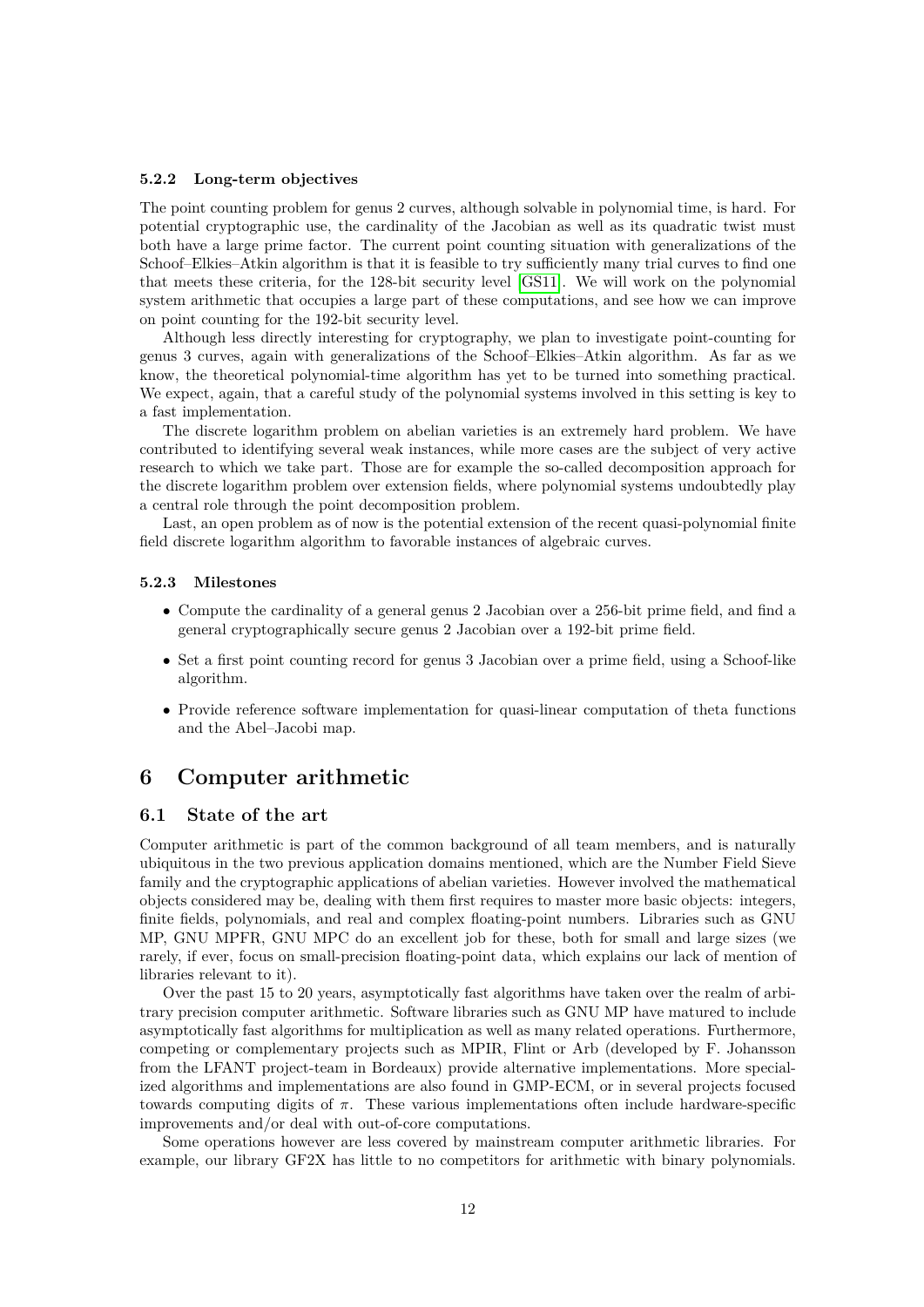Likewise, algorithms performing operations like Lagrange reconstruction, or more generally various kinds of operations related to product and remainder trees are generally programmed *ad hoc*, with no leading implementation available, and in particular nothing addressing the concern of parallel or out-of-core computations.

The latest striking algorithmic improvement on the complexity of integer multiplication by Fürer in 2007 [\[19\]](#page-12-3) has been followed by more recent work [\[20\]](#page-12-4). It is generally understood that the range where this algorithm improves over the existing ones is truly remote. While recent research articles bring a somewhat more optimistic view, with practicality being perhaps nearer than once thought, it is still the case that no practical implementation of Fürer's algorithm or of its variants currently exists.

The term "arithmetic" may also be understood in a broader sense. All the mathematical structures that appear in the context of the study of number fields or algebraic curves are extremely important for our research perspectives. For dealing with these mathematical objects, higher level software packages such as Magma, Sage, or Pari/GP are the places where implementations of the most advanced algorithms are found.

# <span id="page-12-0"></span>**6.2 Detailed research objectives**

**Participating permanent members:** Detrey, Gaudry, Thomé, Zimmermann.

**Ongoing or recently completed projects of non-permanent staff:** Covanov (Fast asymptotic arithmetic,  $\rightarrow$  2017).

Most of our involvement in subjects related to computer arithmetic is to be understood in connection to our applications to the Number Field Sieve and to abelian varieties.

We will work on the topic of optimal bilinear complexity, following the line of work we started in [\[BDEZ12\]](#page-21-5). The goal here will be to improve on existing methods for exhaustively searching for formulae computing a given bilinear application, such as polynomial or matrix multiplication, by exploiting inherent symmetries of the problem at hand. Beyond the interest in the fundamental problems attached to these questions, improved algorithms in this area can lead to efficiency gains in arithmetic on Jacobians of curves, for example.

Motivated both by an application for the computation of class polynomials in genus 2 [\[ET14\]](#page-20-8), as well as by the extension of the cofactorization sub-step of NFS to a collective operation involving several nodes (mentioned in [§4.2.1\)](#page-8-2), we will provide a parallel application handling the arithmetic of variants of remainder trees on a computer cluster, when memory footprint is a stumbling block.

We will continue to work on the arithmetic libraries in which we have crucial involvement, such as GNU MPFR, GNU MPC, GF2X, MPFQ, and also GMP-ECM.

In connection with the computation of the Abel–Jacobi map and its converse (mentioned in [§5.2.1\)](#page-10-1), we will work on accurate rounding guarantees for these operations.

The absence of a reference implementation for the latest variations of Fürer's multiplication algorithm is a gap that ought to be filled. We are likely to work on this.

# <span id="page-12-1"></span>**7 Polynomial systems**

# <span id="page-12-2"></span>**7.1 State of the art**

Systems of polynomial equations have been part of the cryptographic landscape for quite some time, with applications to the cryptanalysis of block and stream ciphers, as well as multivariate cryptographic primitives. Concerning the cryptographic primitives based on number theory, relying on hard problems such as the discrete logarithm problem on curves or finite fields, the three most important connections to polynomial systems are the Weil descent, the point decomposition

<span id="page-12-3"></span><sup>[19]</sup> M. Fürer, *Faster integer multiplication*. In U. Feige (ed.), STOC '07, 57–66. ACM, 2007.

<span id="page-12-4"></span><sup>[20]</sup> D. Harvey, J. van der Hoeven, and G. Lecerf, *Even faster integer multiplication*, 2014. Available at [http:](http://arxiv.org/abs/1407.3360) [//arxiv.org/abs/1407.3360](http://arxiv.org/abs/1407.3360). Preprint.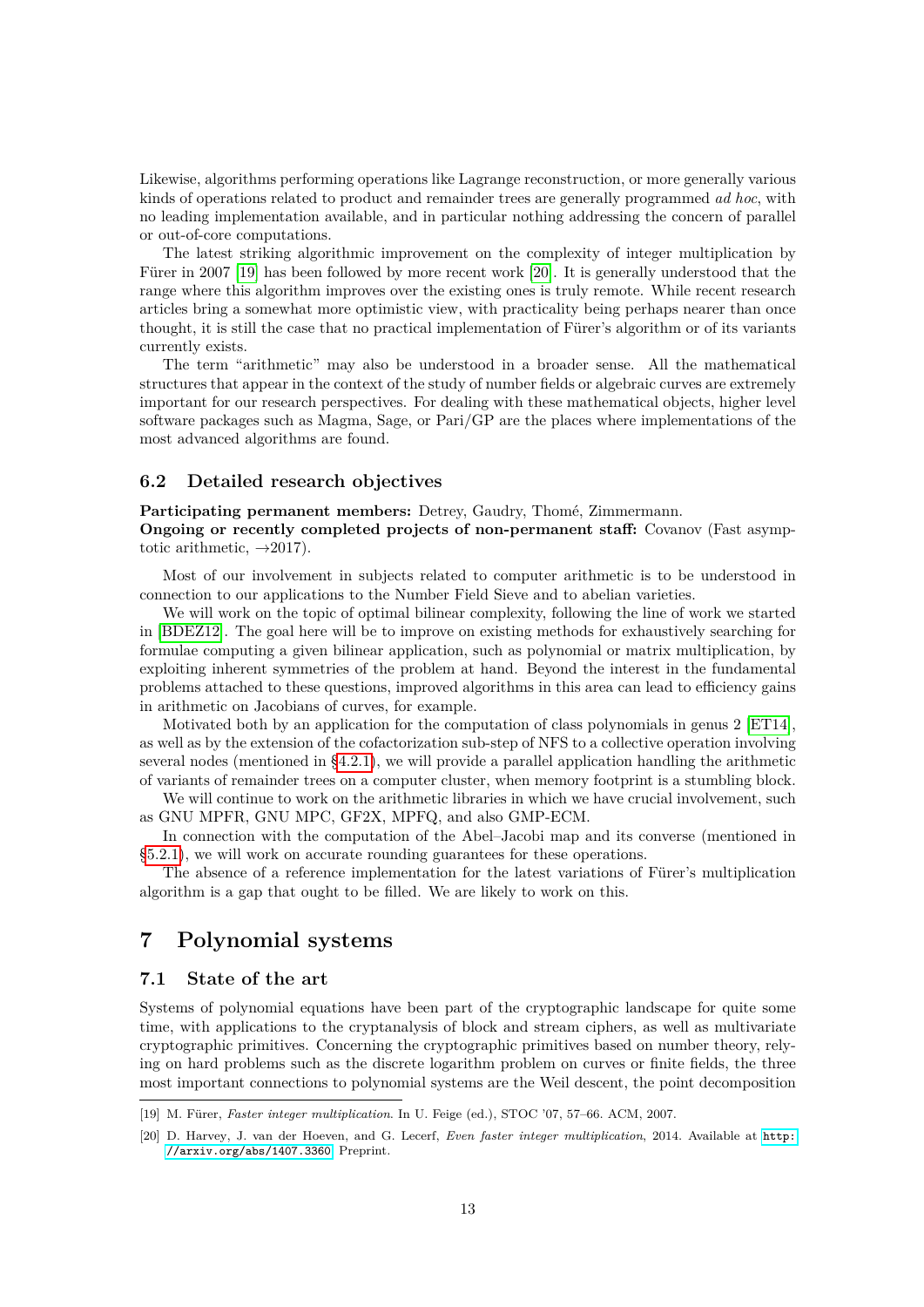problem [\[21,](#page-13-1) [Gau09\]](#page-20-6), and the intermediate *L*(1*/*4) algorithm for discrete logarithms over fields of small characteristic, which was discovered shortly prior to the quasi-polynomial algorithm for this problem.

Polynomial systems arising from the situations above are usually not generic, in the sense that they have some distinct structural properties, such as symmetries, or bilinearity for example. Such properties lead to faster solving by the  $F_4$  and  $F_5$  algorithms of Faugère, even if implementations do not knowingly exploit them. However, during the last decades, several results have shown that identifying and exploiting these structures can lead to dedicated Gröbner bases algorithms that can achieve large speedups compared to generic implementations [\[FSS11,](#page-20-9)[FSS14\]](#page-21-6).

Polynomial systems are also at the heart of a series of papers [\[22,](#page-13-2) [23\]](#page-13-3) claiming an improvement for the elliptic curve discrete logarithm problem over binary fields. These works are unfortunately relying on the so-called "first-fall-degree assumption", which is currently being disputed.

The best known Gröbner basis implementations are Faugère's FGb [\[24\]](#page-13-4) and Magma [\[25\]](#page-13-5). Both are closed source, but the open-source specialized linear algebra software  $\text{GBLA}^1$  $\text{GBLA}^1$  for Gröbner bases and the open-source implementation of  $F_4$  written by Coladon, Joux, and Vitse<sup>[2](#page-13-7)</sup> have been recently released and provide efficient routines for critical parts of the *F*<sup>4</sup> and *F*<sup>5</sup> algorithms.

# <span id="page-13-0"></span>**7.2 Detailed research objectives**

**Participating permanent members:** Gaudry, Spaenlehauer, Thomé.

**Ongoing or recently completed projects of non-permanent staff:** Abelard (Higher genus point counting,  $\rightarrow 2017$ ); Massierer (Quasi-polynomial DLP for curves, post-doc  $\rightarrow 2015$ ).

Solving polynomial systems is well done by existing software, and duplicating this effort is not relevant. However we will develop testbed open-source software for ideas relevant to the specific polynomial systems that arise in the context of our applications. The TinyGB software, that we describe further in Section [9.3.2,](#page-16-2) is our platform to test new ideas.

In this context, we will pursue the study of the specificities of the polynomial systems that are strongly linked to our targeted applications, and for which we have significant expertise [\[FSS11,](#page-20-9) [FSS14\]](#page-21-6). We also want to see these recent results provide practical benefits compared to existing software, in particular for systems relevant for cryptanalysis, such as in the context of small characteristic finite field DLP, or for systems arising in constructive aspects of cryptology such as point counting on low genus curves.

The current situation with respect to the ECDLP in small characteristic is unclear. Subexponential, or even polynomial-time algorithms have been claimed, but under assumptions that are not really convincing. Practical experiments become practically unfeasible well before it is possible to observe a complexity behaviour; and a more theoretical approach is also very hard. For the moment, our position on this particularly hot topic is to follow carefully what is done, but we did not yet contribute to it. This could of course change in the future, either by proposing new potential attacks (hopefully under more reliable assumptions than the present ones), or in the direction of analyzing the ones that have been already proposed.

<span id="page-13-1"></span><sup>[21]</sup> I. A. Semaev, *Summation polynomials and the discrete logarithm problem on elliptic curves*, 2004. Available at <http://eprint.iacr.org/2004/031>. Cryptology ePrint Archive report.

<span id="page-13-2"></span><sup>[22]</sup> C. Petit and J.-J. Quisquater, *On Polynomial Systems Arising from a Weil Descent*. In X. Wang and K. Sako (eds.), ASIACRYPT 2012, vol. 7658 of *Lecture Notes in Comput. Sci.*, 451–466. Springer–Verlag, 2012.

<span id="page-13-3"></span><sup>[23]</sup> I. A. Semaev, *New algorithm for the discrete logarithm problem on elliptic curves*, 2015. Available at [http:](http://eprint.iacr.org/2015/310) [//eprint.iacr.org/2015/310](http://eprint.iacr.org/2015/310). Cryptology ePrint Archive report.

<span id="page-13-4"></span><sup>[24]</sup> J.-C. Faugère, *FGb: A Library for Computing Gröbner Bases*. In K. Fukuda, J. van der Hoeven, M. Joswig, and N. Takayama (eds.), Mathematical Software - ICMS 2010, vol. 6327 of *Lecture Notes in Comput. Sci.*, 84–87. Springer–Verlag, 2010.

<span id="page-13-5"></span><sup>[25]</sup> W. Bosma, J. Cannon, and C. Playoust, *The Magma algebra system. I. The user language*, J. Symbolic Comput. **24**(3-4) (1997), 235–265. Computational algebra and number theory (London, 1993). <sup>1</sup><http://hpac.imag.fr/gbla/>

<span id="page-13-7"></span><span id="page-13-6"></span><sup>2</sup><https://www-fourier.ujf-grenoble.fr/~viva/f4/html/index.html>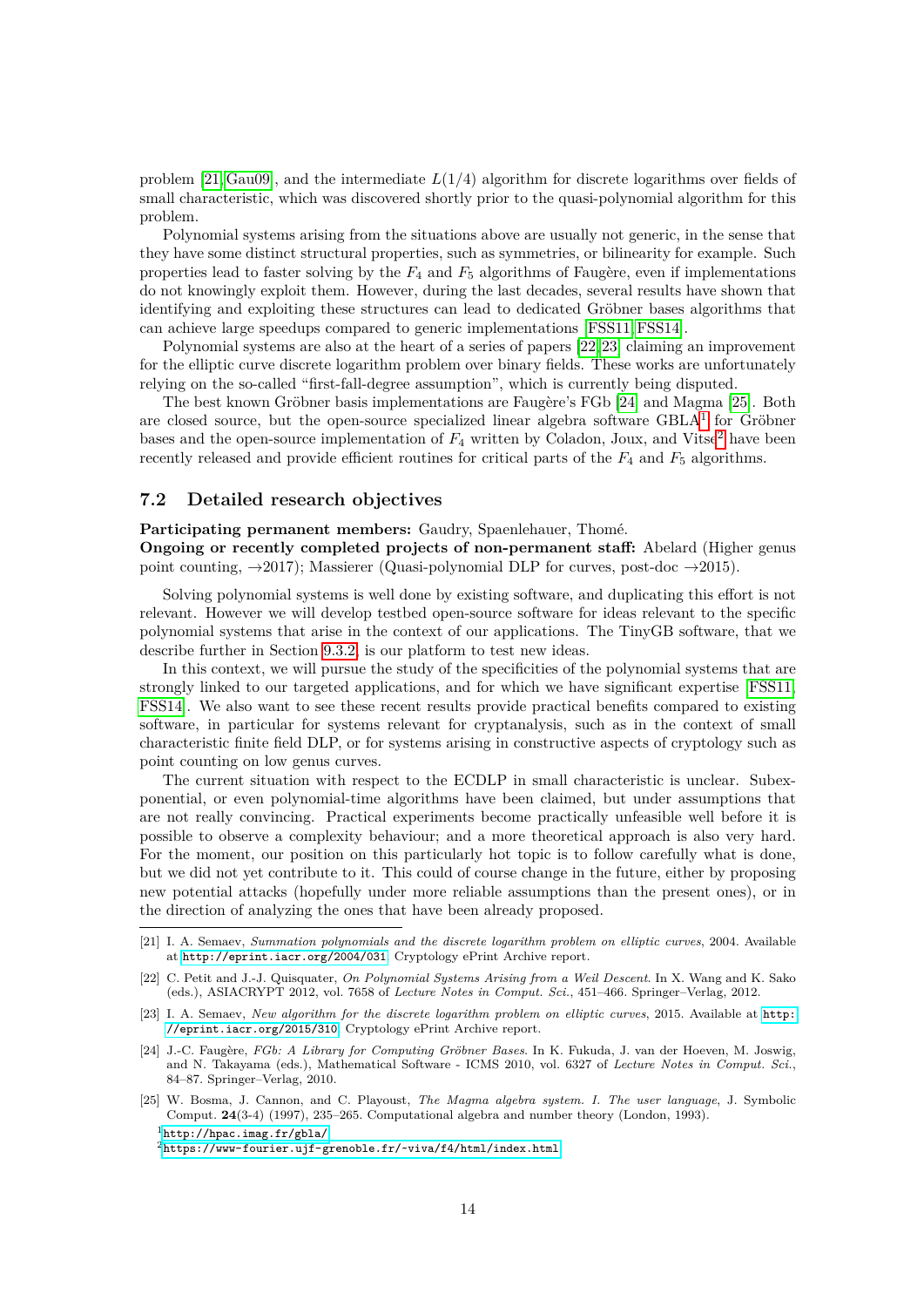# <span id="page-14-0"></span>**8 Technological and societal impact**

### <span id="page-14-1"></span>**8.1 Better awareness and avoidance of cryptanalytic threats**

Our study of the Number Field Sieve family of algorithms aims at showing how the threats underlying various supposedly hard problems are real. Our record computations, as well as new algorithms, contribute to having a scientifically accurate assessment of the feasibility limit for these problems, given academic computing resources. The data we provide in this way is a primary ingredient for government agencies whose purpose includes guidance for the choice of appropriate cryptographic primitives. For example the French ANSSI<sup>[3](#page-14-4)</sup>, German BSI, or the NIST<sup>[4](#page-14-5)</sup> in the United States base their recommendations on such computational achievements.

The software we make available to achieve these cryptanalytic computations also allows us to give cost estimates for potential attacks to cryptographic systems that are taking the security/efficiency/legacy compatibility trade-offs too lightly. Attacks such as  $LogJam[ABD+15]$  $LogJam[ABD+15]$  $LogJam[ABD+15]$  are understood as being serious concerns thanks to our convincing proof-of-concepts. In the LogJam context, this impact has led to rapid worldwide security advisories and software updates that eventually defeat some potential intelligence threats and improve confidentiality of communications.

# <span id="page-14-2"></span>**8.2 Promotion of better cryptography**

We also promote the switch to algebraic curves as cryptographic primitives. Those offer nice speed and excellent security, while primitives based on elementary number theory (integer factorization, discrete logarithm in finite fields), which underpin e.g., RSA, are gradually forced to adopt unwieldy key sizes so as to comply with the desired security guarantees of modern cryptography. Our contributions to the ultimate goal of having algebraic curves eventually take over the cryptographic landscape lie in our fast arithmetic contributions, our contributions to the point counting problem, and more generally our expertise on the diverse surrounding mathematical objects, or on the special cases where the discrete logarithm problem is not hard enough and should be avoided.

We also promote cryptographically sound electronic voting, for which we develop the Belenios prototype software, (licensed under the AGPL). It depends on research made in collaboration with the PESTO (ex-CASSIS) team, and provides stronger guarantees than current state of the art.

#### <span id="page-14-3"></span>**8.3 Key software tools**

The vast majority of our work is eventually realized as software, listed in detail in [§9.](#page-15-0) We can roughly categorize it in two groups. Some of our software covers truly fundamental objects, such as the GNU MPFR, GNU MPC, GF2X, or MPFQ packages. To their respective extent, these software packages are meant to be included or used in broader projects. For this reason, it is important that the license chosen for this software allows proper reuse, and we favor licenses such as the LGPL, which is not restrictive. We can measure the impact of this software by the way it is used in e.g., the GNU Compiler Collection (GCC), in Victor Shoup's Number Theory Library (NTL), or in the Sage computer algebra system. The availability of these software packages in most Linux distributions is also a good measure for the impact of our work.

We also develop more specialized software. Our flagship software package is CADO-NFS, and we also develop some others with various levels of maturity, such as GMP-ECM, CMH, or Belenios, aiming at quite diverse targets. Within the lifespan of the CARAMBA project, we expect more software packages of this kind to be developed, specialized towards tasks relevant to our research targets: important mathematical structures attached to genus 2 curves, generation of cryptographically secure curves, or tools for attacking cryptographically hard problems. Such software both illustrates our algorithms, and provides a base on which further research work can be established. Because of the very nature of these specialized software packages as research

<span id="page-14-4"></span><sup>&</sup>lt;sup>3</sup>In [\[2\]](#page-4-2), the minimal recommended RSA key size is 2048 bits for an usage up to 2030. See also Annex B, in particular Section B.1 "Records de calculs cryptographiques".

<span id="page-14-5"></span><sup>&</sup>lt;sup>4</sup>The work  $[KAF<sup>+</sup>10]$  $[KAF<sup>+</sup>10]$  is one of the only two academic works cited by NIST in the report [\[1\]](#page-4-1).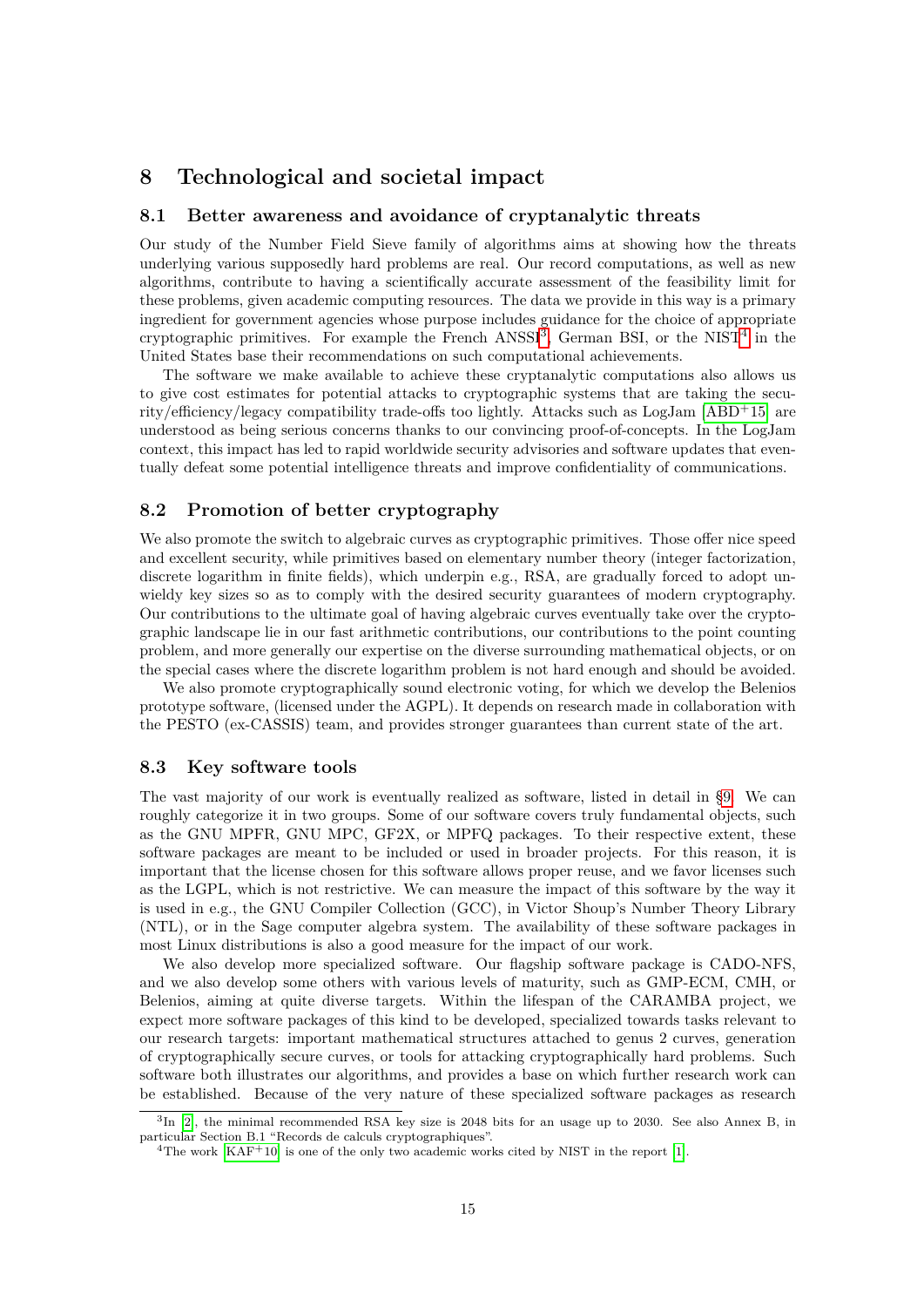topics in their own right, needing both to borrow material from other projects, and being possible source of inspiring material for others, it is again important that these be developed in a free and open-source development model.

# <span id="page-15-0"></span>**9 Software**

Software is truly central to our research. We develop several software packages. Some can serve as companions to our publications, so as to provide reproducible research results, and some are research objects in their own right. We are committed to providing software that goes beyond the simple proof of concept, especially so when we believe it can be useful to some users (either within or outside the academic world). Our flagship software aims therefore at being well-developed and reasonably portable. Software development is clearly an important part of our activity.

# <span id="page-15-1"></span>**9.1 Flagship software**

This section lists our most visible software packages. Among these packages, the research activity at the moment is intense concerning CADO-NFS ([§9.1.1\)](#page-15-2). In contrast, GNU MPFR, GNU MPC, and GMP-ECM ([§9.1.2](#page-15-3) and [§9.1.3\)](#page-16-3) are less active research topics than they once were.

# <span id="page-15-2"></span>**9.1.1 CADO-NFS**

CADO-NFS is a complete and original implementation of the Number Field Sieve, licensed under the LGPL. Work on CADO-NFS started in 2007, and the cumulative development effort since then, involving permanent researchers, PhD students, and engineers, has been quite substantial. CADO-NFS represents today more than 200,000 lines of (mainly) C code, and a history of more than 10,000 modifications. CADO-NFS targets the factorization of medium-size numbers, as well as larger targets, nearing records. CADO-NFS can also be used to compute discrete logarithms in finite fields. CADO-NFS is commonly used by scholars worldwide as a way to provide reference timings for the Number Field Sieve, or just to factor numbers arising in their research.

Continued development on CADO-NFS is an inherent companion to the research work we plan to achieve on the extended family of NFS, detailed in [§4.](#page-6-0) Short-term goals include in particular more integration work related to the finite field discrete logarithm problem. This includes linear algebra on GPUs, following the PhD thesis of H. Jeljeli in 2015. In the longer term, we ambition to extend the reach of CADO-NFS towards further factoring and discrete logarithm records, and provide improved assessments for the hardness of factoring 1024-bit numbers, or computing discrete logarithms modulo prime numbers of 768 to 1024 bits, the relevance of which has been exemplified by  $[ABD+15]$  $[ABD+15]$ .

### <span id="page-15-3"></span>**9.1.2 GNU MPFR and GNU MPC**

Starting in Nancy in 1998, a research project on implementing arithmetic for arbitrary precision floating-point numbers with correct rounding has led to the development of what has become the MPFR software library. MPFR extends the IEEE-754 standard in two ways: beyond double precision and beyond basic arithmetic operations. MPFR has now evolved into a mature project that implements all arithmetic operations of Annex F of the ISO C99 standard, as well as some special functions. An extensive test suite ensures code quality. GNU MPFR is currently developed jointly between the ARIC and CARAMBA Inria teams (mostly V. Lefèvre and P. Zimmermann). Since 2002, the MPC library, dealing with arbitrary precision floating-point complex numbers, was developed jointly with the Inria LFANT project in Bordeaux. Now named GNU MPFR and GNU MPC and licensed under the GNU LGPL, both libraries are pervasive in many software projects, as being for example dependencies of the GNU Compiler Collection. Only a little more than basic maintenance work is planned with GNU MPFR and GNU MPC over the next years.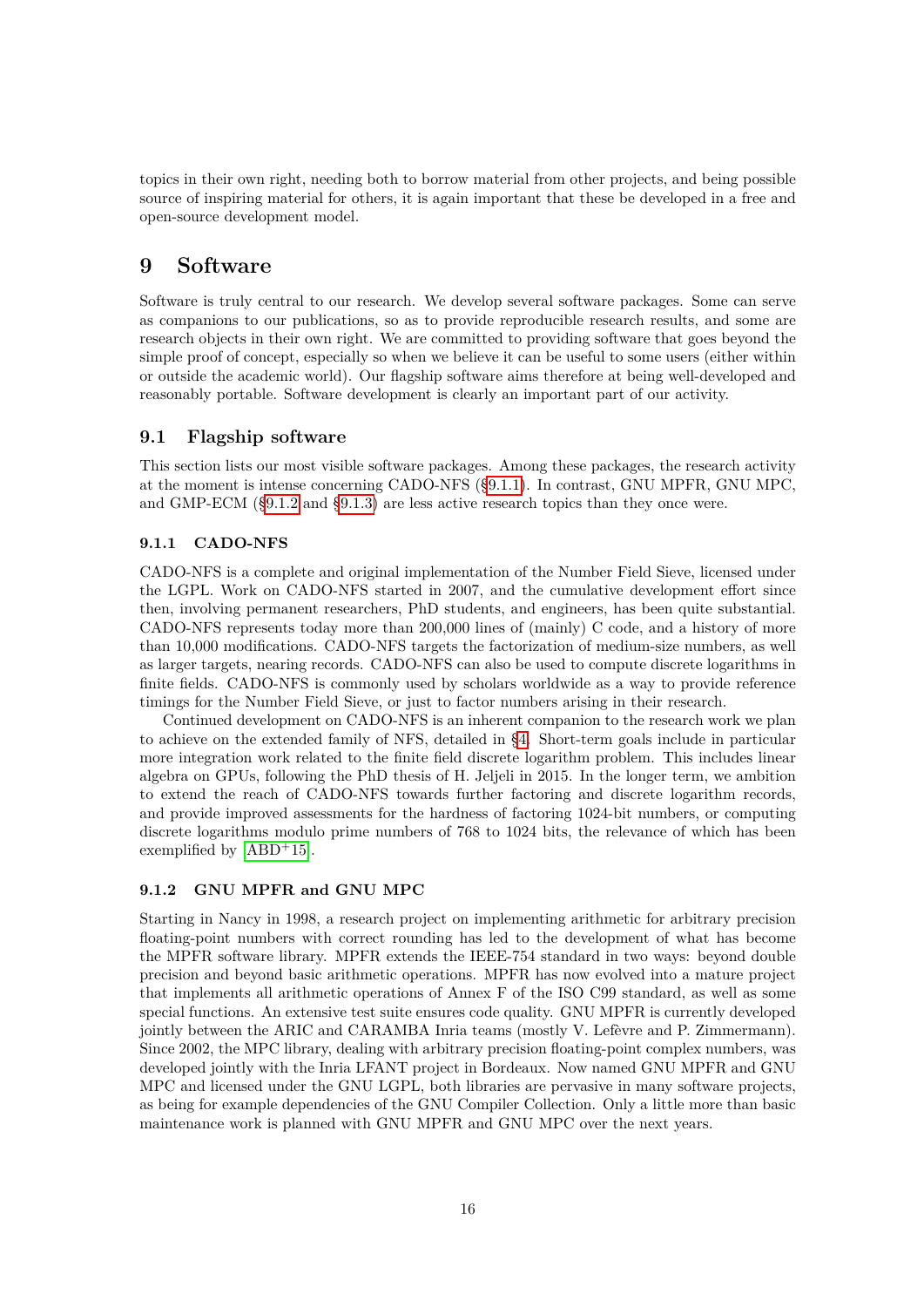#### <span id="page-16-3"></span>**9.1.3 GMP-ECM**

GMP-ECM is an integer factoring tool developed by P. Zimmermann and others since 1998. Because it implements the Elliptic Curve Method for factoring integers, GMP-ECM is good at finding moderate-size factors. Many records of this kind have been obtained with GMP-ECM over the years. GMP-ECM includes several original algorithms (using decomposable hyperelliptic curve Jacobians for example, or original stage 2 algorithms), as well as optimizations both for computation on small data (assembly optimizations) and large data (out-of-core computation of large Fourier transforms). GMP-ECM is distributed under the GNU GPL for the executable and under the LGPL for the library. It is a package in many Linux distributions, and is furthermore used by Magma and Sage. Like MPFR and MPC, GMP-ECM is now a mature tool, no special investment is planned in the future, except of course basic support for users.

# <span id="page-16-0"></span>**9.2 Utility software**

#### <span id="page-16-4"></span>**9.2.1 MPFQ**

MPFQ is a code generation library for finite fields. It produces optimized code for computations that occur in cryptography, namely with moderate-size finite fields. The most important benefit is drawn at compile-time, exploiting the idea that in cryptography or cryptanalysis, the very same finite fields are used over and over again. The benefit of the approach was demonstrated in 2007 by providing record-speed implementations of cryptosystems using curves of genus 1 and 2. Those records have long been superseded, but the approach has remained the same. While MPFQ has been developed mostly for internal usage (it is used to generate some code within CADO-NFS, GF2X and TinyGB), it is freely distributed and will continue to be developed and maintained.

#### **9.2.2 GF2X**

GF2X is a small software library focusing on the implementation of one single operation, namely the multiplication of polynomials with binary coefficients. Originally developed in 2007 with Richard Brent (Univ. of Canberra, Australia), GF2X has since evolved to cover several operating systems and hardware architectures, taking advantage of dedicated instruction sets when available. GF2X includes several algorithms that have no other known public implementation for the multiplication of large binary polynomials, such as Schönhage's ternary FFT, Cantor's additive FFT, or the 2009 variant due to Gao and Mateer. GF2X is GPL-licensed and used by NTL and Sage. An LGPL-licensed subset is used by CADO-NFS. The future development plans for GF2X include a 2.0 release, with better run-time level choice of the best assembly routines, inspired by the mechanism optionally used in GMP, and proper support of the ARM architecture.

### <span id="page-16-1"></span>**9.3 Software presently under development**

#### **9.3.1 CountG2**

CountG2 contains various software pieces for efficient point counting of genus 2 hyperelliptic curves over prime fields. It is a C++ implementation based on the NTL library that was used half a decade ago to set record computations [\[GS11\]](#page-20-2), but has not been maintained since then. The code needs to be revamped to accomodate the research plan of Section [5,](#page-9-0) and to make it easier to maintain. New algorithm developments related to genus 3 point counting and interactions with explicit isogenies will be implemented. As a consequence, the name of the library that currently refers explicitly to genus 2 will probably change.

## <span id="page-16-2"></span>**9.3.2 TinyGB**

<span id="page-16-5"></span>TinyGB is a small software library written in C++ whose main objective is to serve as a hub between existing libraries (linear algebra, finite field arithmetic) in order to compute Gröbner bases with the Faugère  $F_4$  algorithm. It is currently under development. Its goal is not to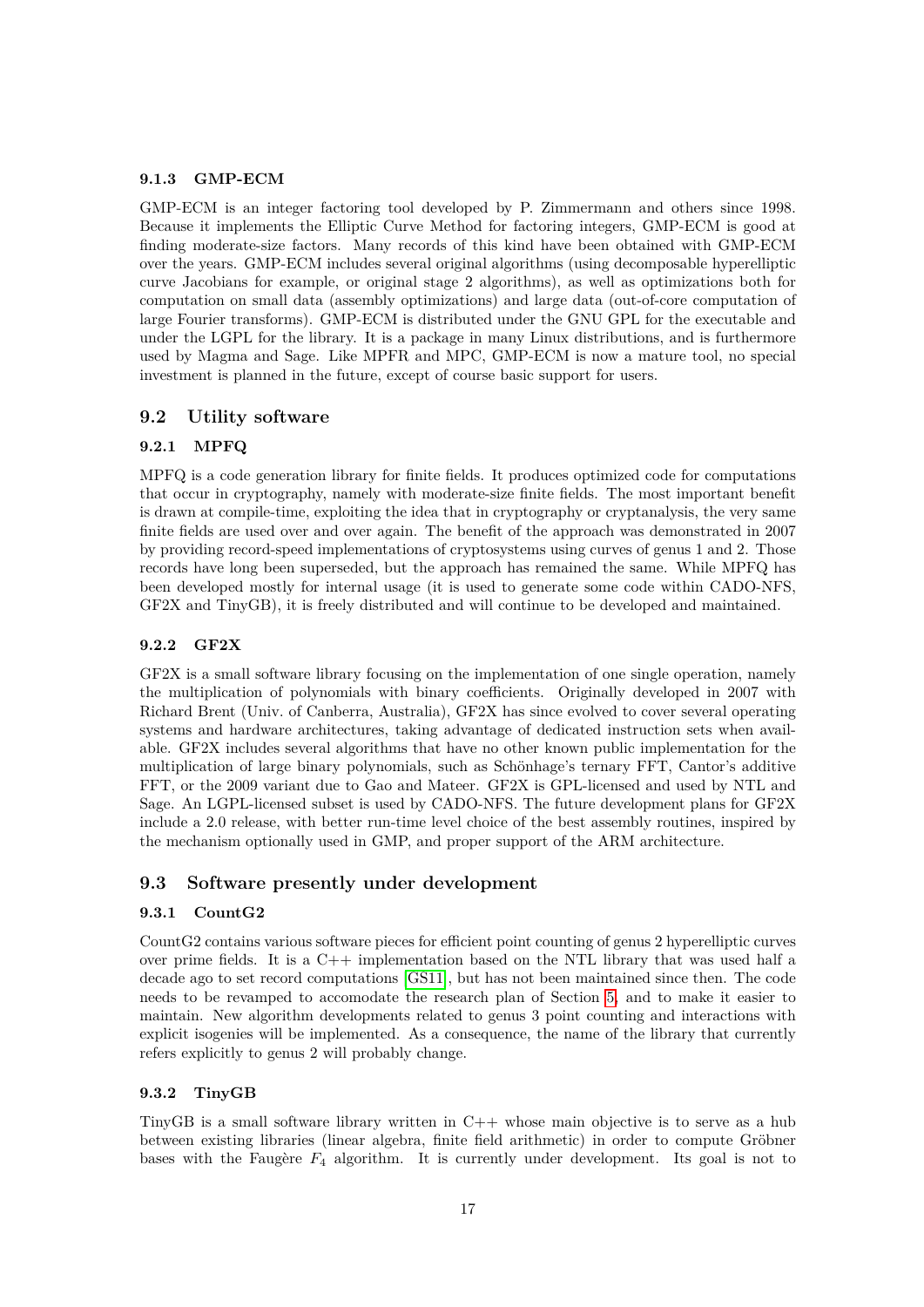increase the efficiency of the building blocks of Gröbner basis computations, but rather to be flexible and modular, in order to provide a framework in which new ideas can be conveniently tested. One critical routine in Gröbner basis algorithms is linear algebra on structured matrices. At the moment, this is achieved in TinyGB by using the FFLAS library<sup>[5](#page-17-2)</sup>, and we also plan to provide an interface to the GBLA library<sup>[6](#page-17-3)</sup>, which is specialized for matrices arising in Gröbner bases computations. TinyGB relies on MPFQ (see [§9.2.1\)](#page-16-4) for the arithmetic over finite fields. The objective is that TinyGB shall provide a convenient experimentation tool to adapt classical Gröbner basis algorithms to the polynomial systems that are encountered in the research themes of the CARAMBA project.

#### <span id="page-17-5"></span>**9.3.3 Belenios**

Belenios is an electronic voting protocol, together with a free software implementation. Belenios guarantees privacy and verifiability. It is an evolution of the Helios voting system[\[26,](#page-17-4) [CGGI14\]](#page-21-8), but has been re-implemented independently. This is part of a collaboration with the PESTO (ex-CASSIS) Inria project-team. With Belenios, some security issues of Helios have been fixed (the possibility for the server hosting the ballot box to commit ballot stuffing, in particular), and specificities of the French rules have been taken into account. Belenios is a platform that allows us to advertise the new research ideas (mostly done in PESTO), and to facilitate our interaction with the industry on the e-voting topic, demonstrating what we believe to be the current academic standard in terms of security.

Although still in development, Belenios is mature enough to be used for real-life elections.

# <span id="page-17-0"></span>**10 Positioning in the research community**

#### <span id="page-17-1"></span>**10.1 Positioning with respect to topics**

We are visible members of the international research communities around algorithmic number theory and elliptic and hyperelliptic curve cryptography, and we also have connections to the topics of computer arithmetic and symbolic computation. Beyond this visibility in our fields of expertise, one of the traits which characterize well our scientific methodology is our activity on multiple aspects, from the abstract mathematical levels, down to the low-level implementation.

Major achievements of the team members (records [\[KAF](#page-21-7)<sup>+</sup>10], new algorithms [\[BGJT14\]](#page-21-1), highly visible cryptanalytic attacks  $[ABD+15]$  $[ABD+15]$  have contributed to giving the group a worldwide expertise recognition on the topic of integer factorization and discrete logarithm. We share the international leadership position on this topic with the LACAL group at EPFL, which has been a close partner for several past projects, and with which future collaborations are planned. In the context of the CATREL grant, we also collaborate with the Inria GRACE project in Saclay on algorithmic improvements of NFS, and with the ECO team in LIRMM, Montpellier. We have some common work with University of Paris 6 (Institut de Mathématiques de Jussieu) on this topic, too.

The Number Field Sieve has more number theoretical uses such as class group computations. Those connect us to research groups such as the mathematics department at University of Kaiserslautern, Germany, with which a grant proposal has been submitted. This topic is also relevant for other groups with which we have existing collaborations (see [§11\)](#page-19-1): the Inria LFANT project (notably in the Pari/GP context) and the University of Calgary.

We have a significant expertise on algebraic curves in cryptography and worked on all important aspects of the related problems in recent years, both for curves of genus 1 (elliptic curves) and 2, for example [\[Gau07,](#page-20-4) [DT08,](#page-20-5) [GS11,](#page-20-2) [EGT11,](#page-20-7) [ET14\]](#page-20-8). We have been involved in the Elliptic Curve Cryptography conference series for many years, either as organizers, invited speakers, program committee or steering committee members. Various aspects of our work on this topic are of

<span id="page-17-3"></span><span id="page-17-2"></span><sup>5</sup><http://www-ljk.imag.fr/membres/Jean-Guillaume.Dumas/FFLAS/>

 $6$ <http://www-polsys.lip6.fr/~jcf/Software/GBLA/index.html>

<span id="page-17-4"></span><sup>[26]</sup> B. Adida, O. de Marneffe, and O. Pereira, *Helios voting system*. <https://vote.heliosvoting.org/>.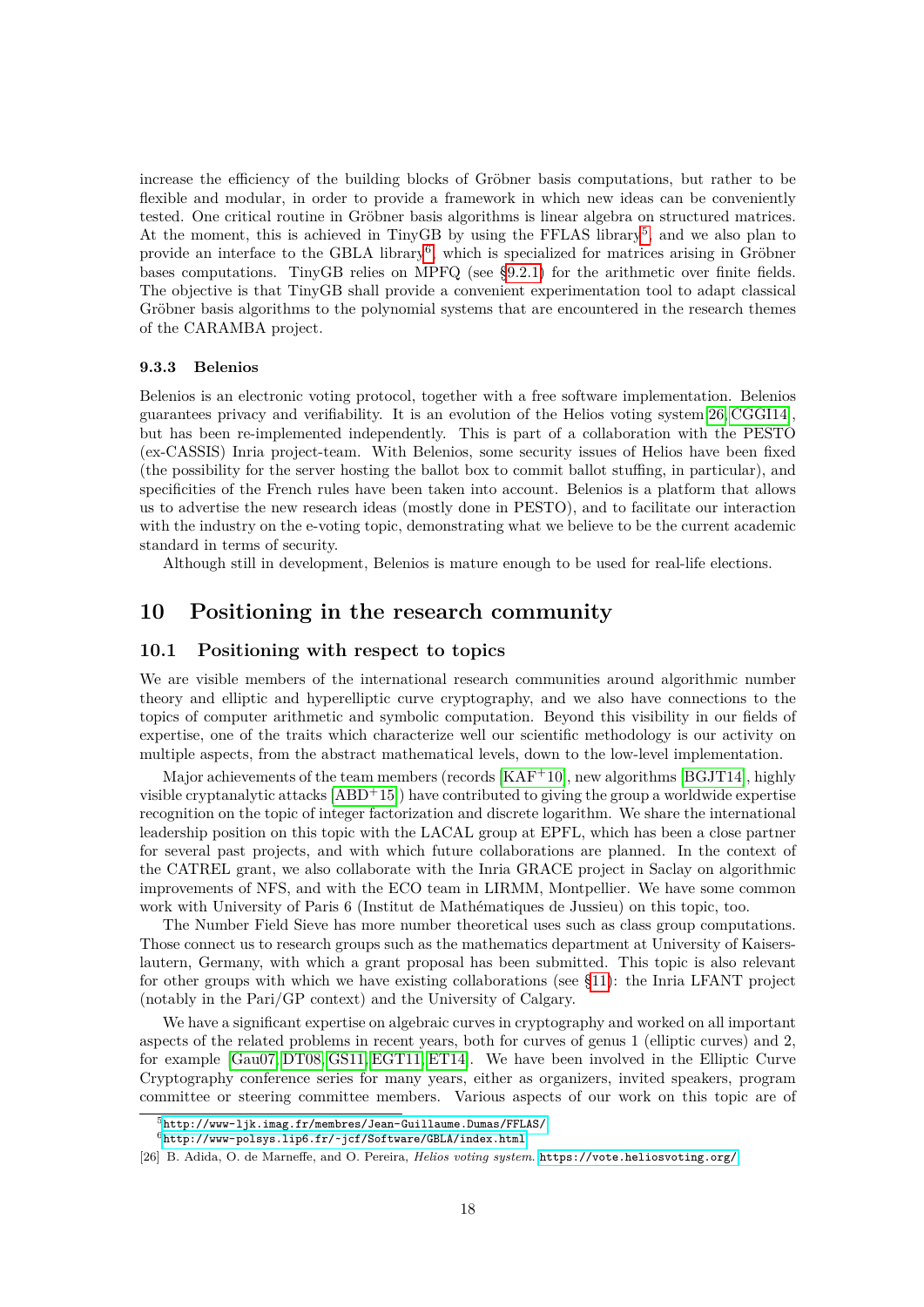particular interest to the groups at Microsoft Research, Redmond (fast arithmetic, endomorphism ring computations, complex multiplication), as well as TU Eindhoven to a lesser extent.

The computer arithmetic topic binds us most to the Inria ARIC and LFANT projects through GNU MPFR and GNU MPC, as well as the user and developer communities around these software packages. Furthermore, since the GF2X package is (optionally) used by NTL, we are in frequent contact with V. Shoup regarding the evolution of the interfacing of the two libraries.

On the topic of symbolic computation in general, we hired P.-J. Spaenlehauer in 2013, coming from the Inria POLSYS project. Collaborations with POLSYS are continuing, on the topic of structured polynomial systems. Our expertise in the domain also covers the polynomial systems arising from the point counting computations in genus 2, which is the topic of a long existing collaboration with the University of London, Ontario.

Still in the symbolic computation area, we work also on high-performance sparse linear algebra algorithms over finite fields, in the context of CADO-NFS, that is, integer factoring and discrete logarithms. We collaborate on this topic with LIRMM in Montpellier, as well as LJK in Grenoble.

Outside our research scope, we briefly mention the topic of post-quantum cryptography. We do not contribute to this research direction, with the possible exception that we might become interested in some particular kinds of Euclidean lattices (ideal lattices, namely) due to the connection with algebraic number theory topics.

### <span id="page-18-0"></span>**10.2 Positioning with respect to other INRIA project-teams**

The dynamics of hiring processes have led to a situation where the members of the Inria projects CARAMBA, GRACE, ARIC, LFANT, and to a lesser extent POLSYS have often been colleagues working on similar topic in previous times. We share a common cultural background with these teams, and we also globally agree on the benefit of clearly identified specific research objectives for each team (which does in no way preclude collaboration). We therefore try to give an explanation of the exact positioning of our work with respect to them.

With the GRACE group (2 members of CARAMBA did their PhD there), we collaborate on the development of improved algorithms for discrete logarithms in finite fields. This topic is not pushed forward as being one of the main topics for GRACE, so CARAMBA naturally has the lead on this topic. Beyond that, the arithmetic geometry aspects worked on in GRACE are not studied a lot in CARAMBA, and the coding theory part is not studied at all in CARAMBA.

We have many connections with LFANT: team leaders have known each other for long, one LFANT member is a former PhD student of our group, and post-docs traveled between the groups. Our joint work on genus 2 complex multiplication is a slightly more important objective for LFANT than it is for CARAMBA, and the study of alternative modular functions aiming at optimizing the computation time, which could be an extension, is quite distant from the CARAMBA priorities. On the computations related to endomorphism rings of elliptic curves, the algebraic theta function part is rather done by LFANT, while the analytic aspects are studied more in CARAMBA. On the GNU MPC subject, development is organized and rationalized between the two teams. On the NFS topic, while potential intersections could exist, no duplicate work exists in LFANT.

Three former members of our group (V. Lefèvre, G. Hanrot, D. Stehlé) have joined the ARIC team in Lyon. Euclidean lattices, which are an important topic for ARIC, are mostly outside of the scope of CARAMBA. On the arithmetic side, the development on GNU MPFR is split between ARIC and our group.

Our connections with POLSYS are more recent. P.-J. Spaenlehauer continues to work with POLSYS on the topic of structured polynomial systems, and polynomial systems for the problems arising in the cryptographic and cryptanalytic perspectives are an important part of the CARAMBA proposal. In this context, the [TinyGB](#page-16-5) software which is developed in CARAMBA is to be understood as an experimentation tool to be used for testing algorithmic refinements that are specific to the polynomial systems considered. This is not a piece of software which is meant to compete with the FGb software, especially for polynomial systems that are not related a priori to cryptographic contexts.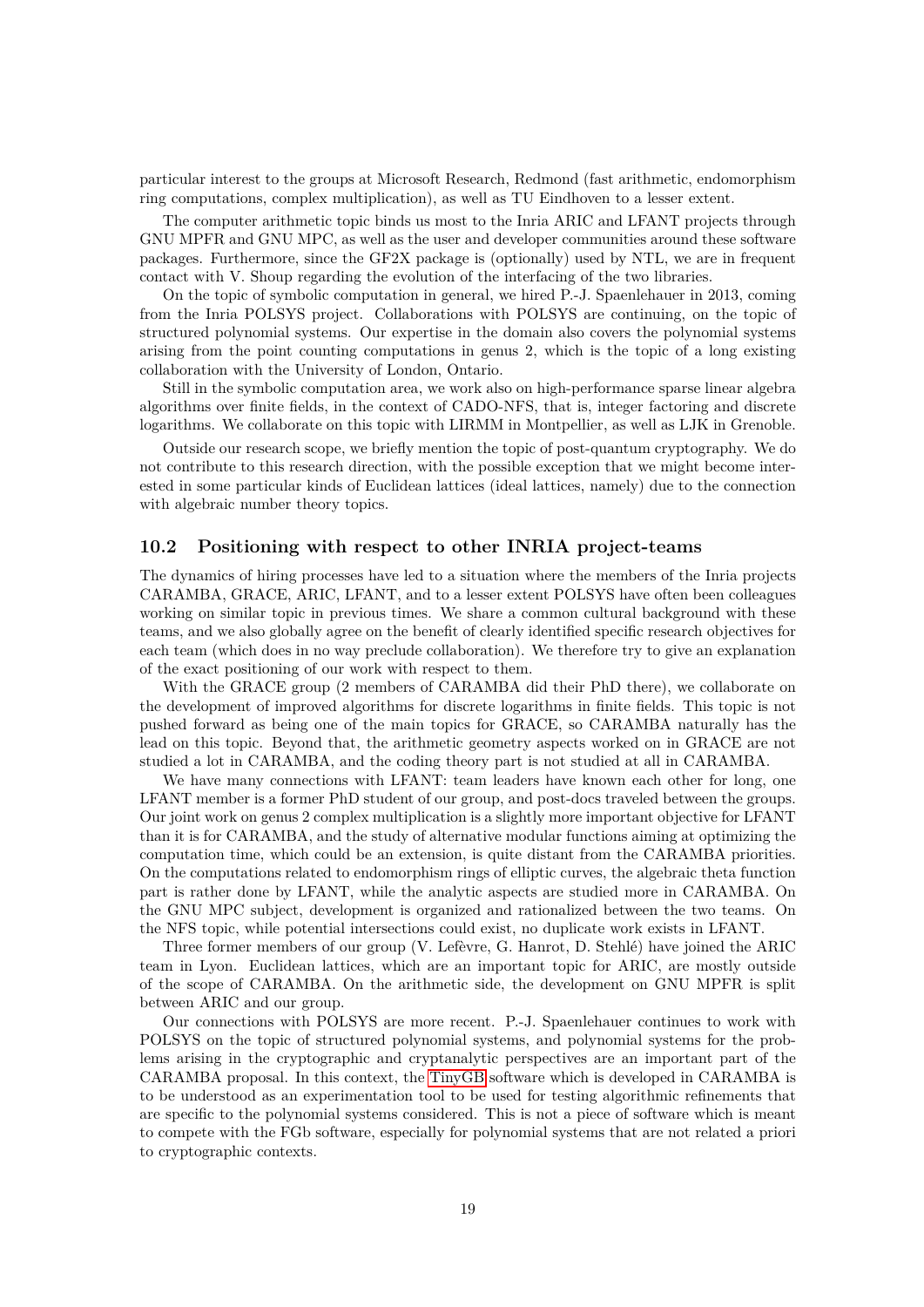# <span id="page-19-0"></span>**10.3 Relationship with LORIA laboratory**

Within LORIA, CARAMBA will be part of Department 1: "Algorithms, Computation, Image & Geometry" (teams ABC, ADAGIO, ALICE, CARAMBA, MAGRIT, VEGAS). PhD students from the whole department present their work in a yearly seminar. Depending on topics, CARAMBA seminars occasionally attract attendees from other teams of the department (e.g. some aspects of polynomial systems are related to geometry as studied in VEGAS), and conversely. Fruitful interactions also exist with the PESTO (ex-CASSIS) group, which studies cryptographic protocols from a formal point of view: CARAMBA and PESTO collaborate on the electronic voting topic (cf [§9.3.3\)](#page-17-5). Last, the regular seminar "SSL" (*Séminaire de Sécurité du LORIA*) is co-organized by teams CARAMBA, PESTO, as well as MADYNES and CARTE, thereby spanning four teams and three departments within LORIA.

# <span id="page-19-1"></span>**11 National and International Collaborations**

### <span id="page-19-2"></span>**11.1 Nationally**

In the national landscape, we have strong and fruitful connections with Inria teams such as LFANT, GRACE, POLSYS, and ARIC, in terms which have been detailed in the paragraph above. We also have some potential connections to SECRET, notably on binary fields arithmetic.

Despite not being versed into the formal methods aspect of cryptography, we have fruitful connections to the Inria PESTO (ex-CASSIS) and PROSECCO teams, on the topic of electronic voting on the one hand, and on real-life attacks to cryptographic protocols on the other hand.

We collaborate with other French research groups: with IRMAR (Rennes) on algebraic curves in cryptography, with LIRMM (Montpellier) on the Number Field Sieve, with IMJ (Institut de Mathématiques de Jussieu, University Paris 6, Paris) on NFS again but more on the purely algorithmic side.

### <span id="page-19-3"></span>**11.2 Internationally**

Internationally, our colleagues are found both within computer science and mathematics departments. We have existing international collaborations with groups at EPFL, the university of Kaiserslautern, and the university of Calgary, on topics already mentioned above. We also have good connections with Microsoft Research, Redmond, with TU Eindhoven. The regular and very fruitful collaboration with the team of R. Brent (Univ. of Canberra, Australia) has diminished now that R. Brent is officially retired.

# <span id="page-19-4"></span>**12 Team composition and organization**

Section [15](#page-21-0) provides a short CV for the permanent team members, and lists their current PhD students, often co-supervised by two permanent members. Involvement of permanent and nonpermanent staff in the research axes of CARAMBA is detailed in the chapters above. The group occupies five offices of 2-3 persons, making interaction easy, lively, and very frequent. The team runs a seminar (5 to 10 talks a year). The team also has two associate members: M. Videau, who was an assistant professor at Université de Lorraine until December 2014, and now works with the Quarkslab company. She co-supervises Grémy's PhD thesis. Also, L. Sanselme is a teacher in "classes préparatoires", and is interested in the arithmetic-related topics studied by the group, as well as the MPFQ software.

# <span id="page-19-5"></span>**13 Funding**

The team members have had, over the previous years, a satisfactory success rate with ANR (Agence Nationale de la Recherche) non-thematic research programs. Those have contributed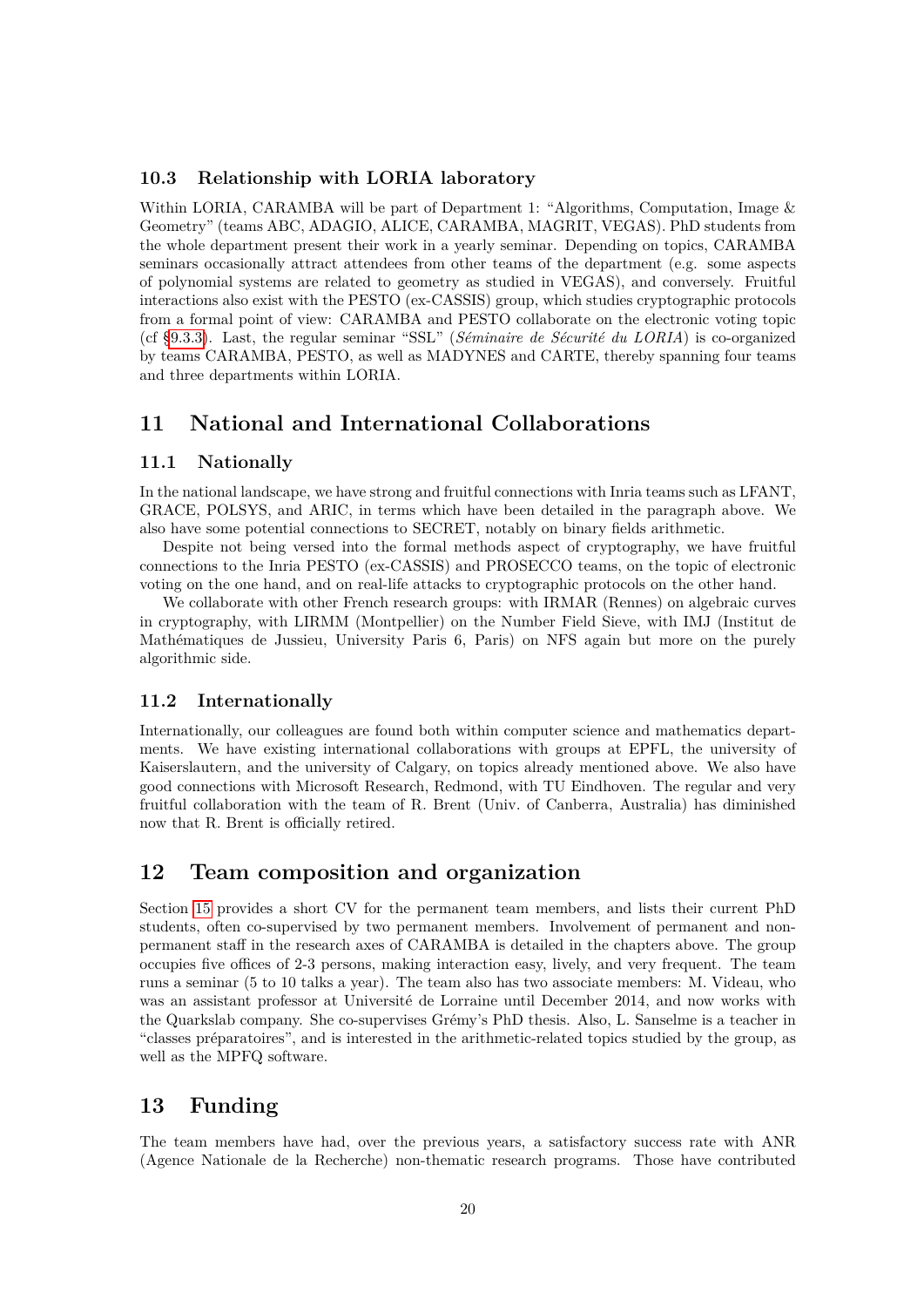significantly to the funding of the group. A current grant (CATREL) extends until end of 2015, and two new grant applications (including an international project) are currently being reviewed. Another significant part of the team resources is covered by the contract with the HTCS company (renewed annually since 2012), which consists in consulting and training work on the topic of the Number Field Sieve.

As a rough measure of the team's budget, the funding for the non-permanent staff working within the group goes as follows. One post-doc is funded by an ANR grant. One post-doc is visiting on a 2-year grant from the Swiss National Science Foundation. Three PhD students are funded by ministry grants, and one is funded on the team's own resources. No temporary engineer staff works in the group as of nov. 2015, although we do obtain funding for temporary engineer contracts every once in a while, roughly every other year or so (the limiting factor for temporary engineer contracts is the difficulty in hiring people, more than budget constraints).

In 2014, P. Zimmermann has applied for an ERC advanced grant, and in 2015 E. Thomé has applied for an ERC consolidator grant. Both applications were unsuccessful.

We intend to proceed with the existing strategy, where the appropriate timing for grant applications is decided exclusively on the basis of scientific opportunity relative to our objectives on the one hand, and the timeline of existing grants on the other hand.

# <span id="page-20-0"></span>**14 Selected publications from team members**

References [1] to [26] refer to publications not from team members, cited as footnotes in the text.

# **Journal articles**

- <span id="page-20-9"></span><span id="page-20-8"></span><span id="page-20-7"></span><span id="page-20-6"></span><span id="page-20-5"></span><span id="page-20-4"></span><span id="page-20-3"></span><span id="page-20-2"></span><span id="page-20-1"></span>[BBKZ15] S. Bai, C. Bouvier, A. Kruppa, and P. Zimmermann, *Better polynomials for GNFS*, Math. Comp. (2015). Available at <http://hal.inria.fr/hal-01089507>. Accepted for publication.
	- [ET14] A. Enge and E. Thomé, *Computing class polynomials for abelian surfaces*, Experiment. Math. **23** (2014), 129–145.
	- [BP14] R. Bărbulescu and C. Pierrot, *The Multiple Number Field Sieve for Medium and High Characteristic Finite Fields*, LMS Journal of Computation and Mathematics **17**(special issue A) (2014), 230–246.
	- [EGT11] A. Enge, P. Gaudry, and E. Thomé, *An L*(1*/*3) *discrete logarithm algorithm for low degree curves*, J. Cryptology **24**(1) (2011), 24–41.
	- [FSS11] J.-C. Faugère, M. Safey El Din, and P.-J. Spaenlehauer, *Gröbner Bases of Bihomogeneous Ideals generated by Polynomials of Bidegree (1,1): Algorithms and Complexity*, J. Symbolic Comput. **46**(4) (2011), 406–437.
	- [GS11] P. Gaudry and É. Schost, *Genus 2 point counting over prime fields*, J. Symbolic Comput. **47**(4) (2011), 368–400.
	- [Gau09] P. Gaudry, *Index calculus for abelian varieties of small dimension and the elliptic curve discrete logarithm problem*, J. Symbolic Comput. **44**(12) (2009), 1690–1702.
	- [DT08] C. Diem and E. Thomé, *Index calculus in class groups of non-hyperelliptic curves of genus three*, J. Cryptology **21**(4) (2008), 593–611.
	- [Gau07] P. Gaudry, *Fast genus 2 arithmetic based on Theta functions*, J. Math. Cryptol. **1**(3) (2007), 243–265.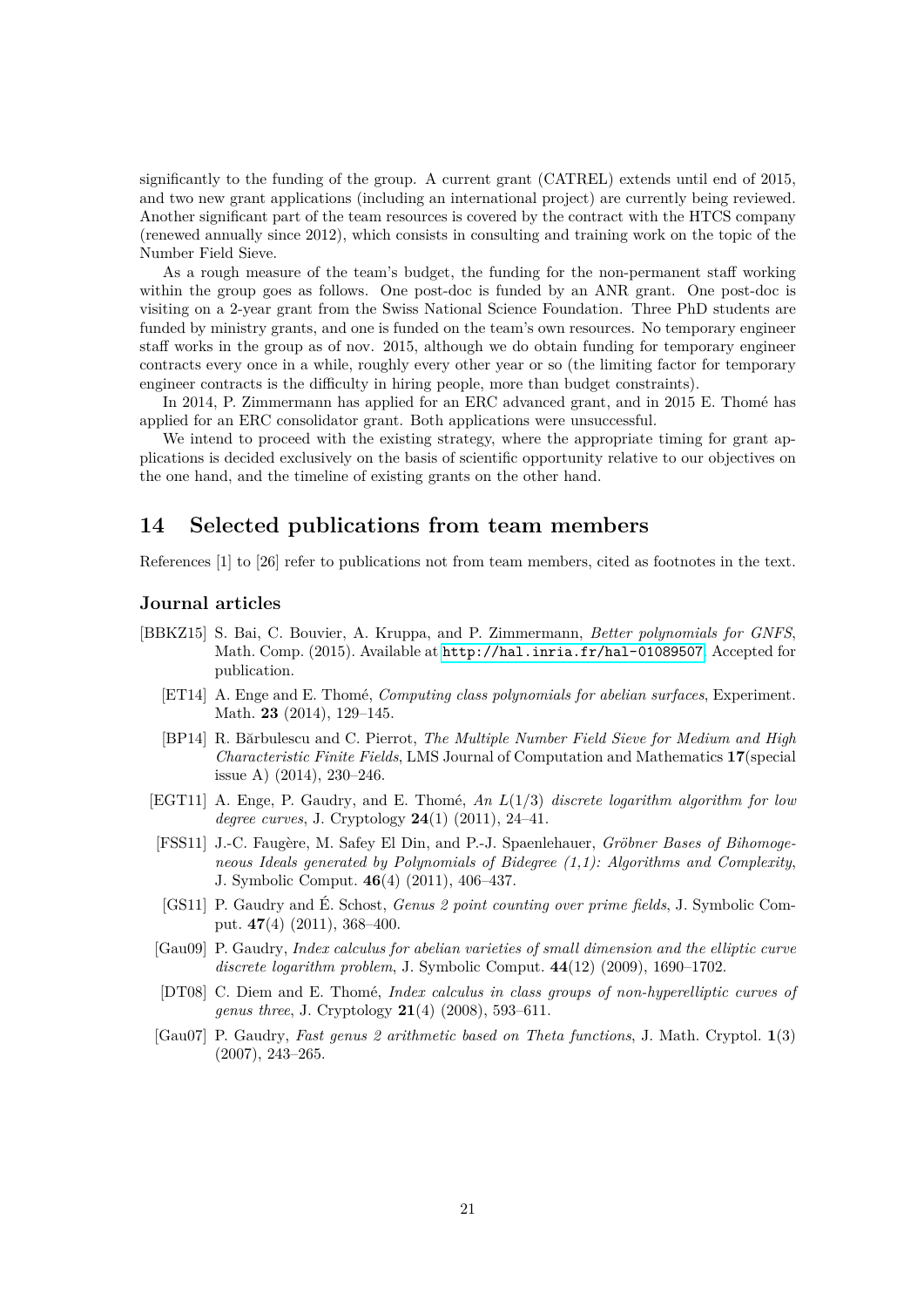### **Peer-reviewed international conferences**

- <span id="page-21-2"></span>[ABD<sup>+</sup>15] D. Adrian, K. Bhargavan, Z. Durumeric, P. Gaudry, M. Green, J. Alex Halderman, N. Heninger, D. Springall, E. Thomé, L. Valenta, B. VanderSloot, E. Wustrow, S. Zanella-Béguelin, and P. Zimmermann, *Imperfect Forward Secrecy: How Diffie-Hellman fails in practice*, CCS'15. Proceedings of the 22nd ACM SIGSAC Conference on Computer and Communications Security, 5–17. ACM, 2015.
- <span id="page-21-4"></span>[BGGM15] R. Bărbulescu, P. Gaudry, A. Guillevic, and F. Morain, *Improving NFS for the discrete logarithm problem in non-prime finite fields*. In E. Oswald and M. Fischlin (eds.), EUROCRYPT 2015 (1), vol. 9056 of *Lecture Notes in Comput. Sci.*, 129–155. Springer–Verlag, 2015.
- <span id="page-21-8"></span>[CGGI14] V. Cortier, D. Galindo, S. Glondu, and M. Izabachène, *Election Verifiability for Helios under Weaker Trust Assumptions*, Proceedings of the 19th European Symposium on Research in Computer Security (ESORICS'14), 2014.
- <span id="page-21-6"></span>[FSS14] J.-C. Faugère, P.-J. Spaenlehauer, and J. Svartz, *Sparse Gröbner bases: the unmixed case*. In K. Nabeshima (ed.), ISSAC 2014, 178–185. ACM, 2014.
- <span id="page-21-1"></span>[BGJT14] R. Barbulescu, P. Gaudry, A. Joux, and E. Thomé, *A heuristic quasi-polynomial algorithm for discrete logarithm in finite fields of small characteristic*. In P. Q. Nguyen and E. Oswald (eds.), EUROCRYPT 2014, vol. 8441 of *Lecture Notes in Comput. Sci.*, 1–16. Springer–Verlag, 2014.
- <span id="page-21-3"></span>[BBD<sup>+</sup>14] R. Barbulescu, C. Bouvier, J. Detrey, P. Gaudry, H. Jeljeli, E. Thomé, M. Videau, and P. Zimmermann, *Discrete logarithms in* GF(2<sup>809</sup>) *with FFS*. In H. Krawczyk (ed.), Public Key Cryptography - PKC 2014, vol. 8383 of *Lecture Notes in Comput. Sci.*, 221–238. Springer–Verlag, 2014.
- <span id="page-21-5"></span>[BDEZ12] R. Barbulescu, J. Detrey, N. Estibals, and P. Zimmermann, *Finding optimal formulae for bilinear maps*. In F. Özbudak and F. Rodríguez-Henríquez (eds.), WAIFI 2012, vol. 7369 of *Lecture Notes in Comput. Sci.*, 168–186. Springer–Verlag, 2012.
- <span id="page-21-7"></span>[KAF<sup>+</sup>10] T. Kleinjung, K. Aoki, J. Franke, A. K. Lenstra, E. Thomé, J. Bos, P. Gaudry, A. Kruppa, P. L. Montgomery, D. A. Osvik, H. te Riele, A. Timofeev, and P. Zimmermann, *Factorization of a 768-bit RSA modulus*. In T. Rabin (ed.), CRYPTO 2010, vol. 6223 of *Lecture Notes in Comput. Sci.*, 333–350. Springer–Verlag, 2010.
- [BGTZ08] R. Brent, P. Gaudry, E. Thomé, and P. Zimmermann, *Faster Multiplication in GF(2)[x]*. In A. van der Poorten and A. Stein (eds.), ANTS-VIII, vol. 5011 of *Lecture Notes in Comput. Sci.*, 153–166. Springer–Verlag, 2008. (extraite automatiquement de Hal)

# <span id="page-21-0"></span>**15 Short Vitae from Permanent Team Members**

**Jérémie Detrey** (35, Inria research scientist)

- 2010– Inria research scientist (CR1) at Inria Nancy–Grand Est.
- 2008–2010 Inria junior research scientist (CR2) at Inria Nancy–Grand Est.
- 2007–2008 Teaching assistant (postdoc) at B-IT (Bonn, Germany).
- 2003–2007 Ph.D. thesis at LIP (ÉNS Lyon), under the supervision of F. de Dinechin and J.-M. Muller.
- 2003 M.Sc. in computer science at ÉNS Lyon.
- 2000 Admission at École normale supérieure de Lyon.

Research interests: Computer arithmetic, cryptology, hardware implementation.

Ph.D. students: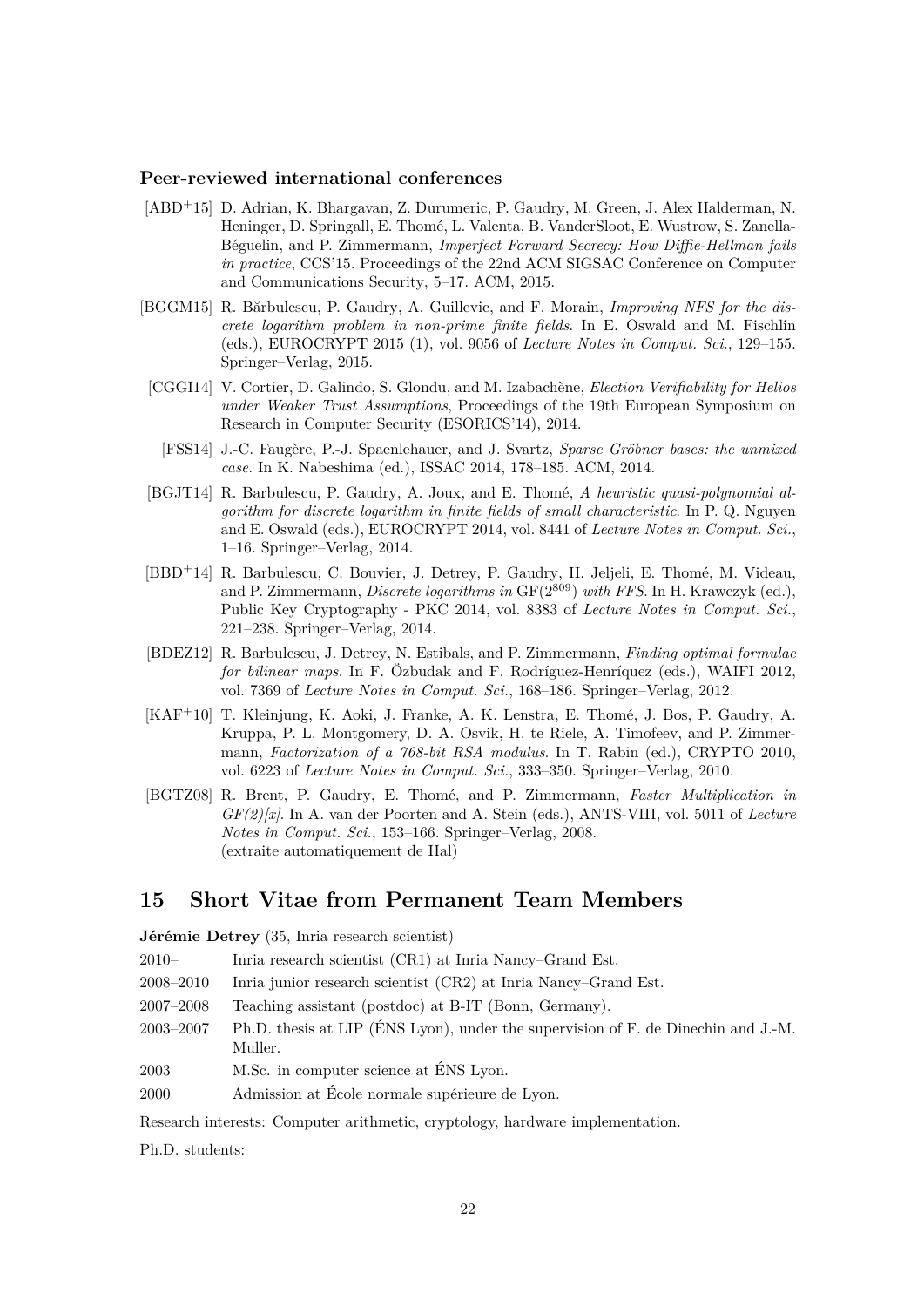| 2014–           | Co-advisor (with E. Thomé) of S. Covanov's Ph.D. thesis.                                                                                                 |
|-----------------|----------------------------------------------------------------------------------------------------------------------------------------------------------|
| $2011 - 2015$   | Co-advisor (with E. Thomé) of H. Jeljeli's Ph.D. thesis.                                                                                                 |
| $2009 - 2013$   | Co-advisor (with P. Gaudry) of N. Estibals's Ph.D. thesis                                                                                                |
|                 | <b>Pierrick Gaudry</b> (42, CNRS senior research scientist)                                                                                              |
| $2010 -$        | CNRS senior research scientist (DR2) at LORIA.                                                                                                           |
| 2008            | Habilitation à diriger les recherches, University of Nancy 1 (UHP).                                                                                      |
| $2005 - 2010$   | CNRS research scientist (CR1) at LORIA.                                                                                                                  |
| $2001 - 2005$   | CNRS junior research scientist (CR2) at LIX, École polytechnique.                                                                                        |
| 1998-2001       | Ph.D. thesis at LIX (École polytechnique), under the supervision of F. Morain.                                                                           |
| 1995            | M.Sc. in computer science at École polytechnique.                                                                                                        |
| 1993            | Admission at École normale supérieure de Cachan.                                                                                                         |
|                 | Research interests: Computational number theory, cryptology.                                                                                             |
|                 | Responsibilities within the scientific community:                                                                                                        |
| $2011 - 2012$   | Deputy director of the LORIA laboratory                                                                                                                  |
| $2010 - 2015$   | Scientific leader of the Caramel project-team                                                                                                            |
| 2006–2009       | Coordinator of the CADO project of the ANR Blanc                                                                                                         |
| $2003 - 2005$   | Vice-head of the TANC project-team at Inria Futurs                                                                                                       |
| Ph.D. students: |                                                                                                                                                          |
| $2015 -$        | Co-advisor (with P.-J. Spaenlehauer) of S. Abelard's Ph.D. thesis.                                                                                       |
| $2013-$         | Co-advisor (with M. Videau) of L. Grémy's Ph.D. thesis                                                                                                   |
| $2009 - 2013$   | Co-advisor (with J. Detrey) of N. Estibals's Ph.D. thesis                                                                                                |
| 2008–2011       | Co-advisor (with T. Lange, TU Eindhoven) of G. Bisson's Ph.D. thesis                                                                                     |
|                 | Pierre-Jean Spaenlehauer (31, Inria research scientist)                                                                                                  |
| $2016$ –        | Inria research scientist (CR1) at Inria Nancy-Grand Est.                                                                                                 |
| $2014 - 2015$   | Inria junior research scientist (CR2) at Inria Nancy-Grand Est.                                                                                          |
| 2013            | postdoc at Max Planck Institute for Mathematics (Bonn, Germany).                                                                                         |
| $2012-2013$     | postdoc at Western University (London, Ontario, Canada).                                                                                                 |
|                 | 2009 - 2012 Ph.D. thesis in POLSYS project-team (Inria Paris-Rocquencourt/Univ. Paris 6),<br>under the supervision of J.-C. Faugère and M. Safey El Din. |
|                 | 2008 – 2009 M.Sc. Master Parisien de Recherche en Informatique.                                                                                          |
|                 | 2005 – 2008 Engineer student, École polytechnique.                                                                                                       |
|                 | 2002 – 2005 Bachelor's degree in Mathematics, Université Louis Pasteur, Strasbourg.                                                                      |
|                 | Research interests: Computer algebra, polynomial systems.                                                                                                |
| Ph.D. student:  |                                                                                                                                                          |
| $2015 -$        | Co-advisor (with P. Gaudry) of S. Abelard's Ph.D. thesis.                                                                                                |
|                 | <b>Emmanuel Thomé</b> (39, Inria senior research scientist)                                                                                              |
| $2015-$         | Inria senior research scientist (DR2) at Inria Nancy-Grand Est.                                                                                          |
| 2012            | Habilitation à diriger les recherches, Université de Lorraine.                                                                                           |
| $2006 - 2015$   | Inria research scientist (CR1) at Inria Nancy-Grand Est.                                                                                                 |
| $2003 - 2006$   | Inria junior research scientist (CR2) at Inria Lorraine.                                                                                                 |
| 1999-2003       | Ph.D. thesis at LIX (École polytechnique), under the supervision of F. Morain.                                                                           |
|                 |                                                                                                                                                          |